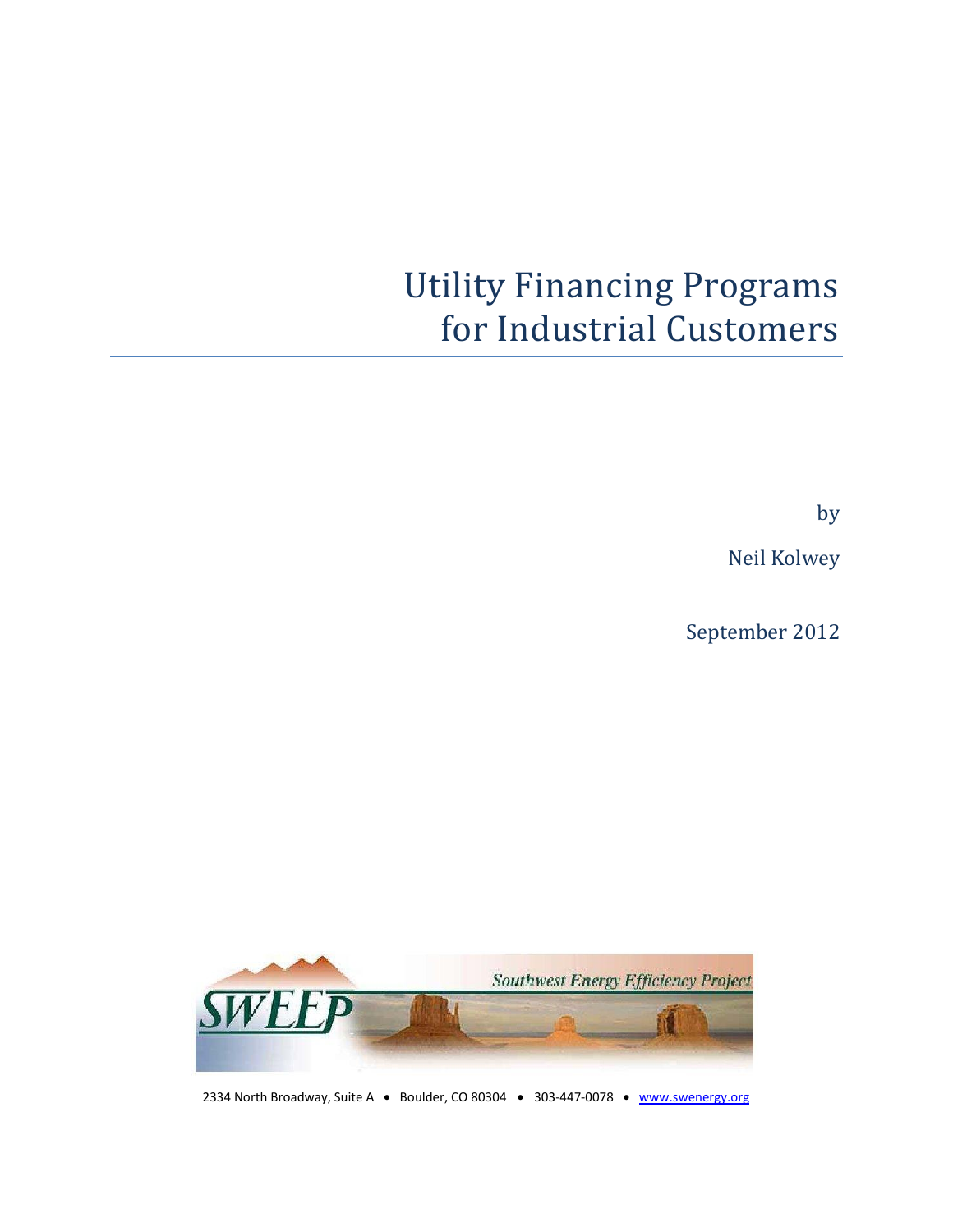

Neil Kolwey is Senior Associate in the Industrial Efficiency Program at SWEEP. Questions or comments about this report should be directed to Mr. Kolwey by email: [nkolwey@swenergy.org.](mailto:nkolwey@swenergy.org)

The Southwest Energy Efficiency Project is a public interest organization dedicated to advancing energy efficiency in Arizona, Colorado, Nevada, New Mexico, Utah, Wyoming. For more information, visit [www.swenergy.org.](http://www.swenergy.org/)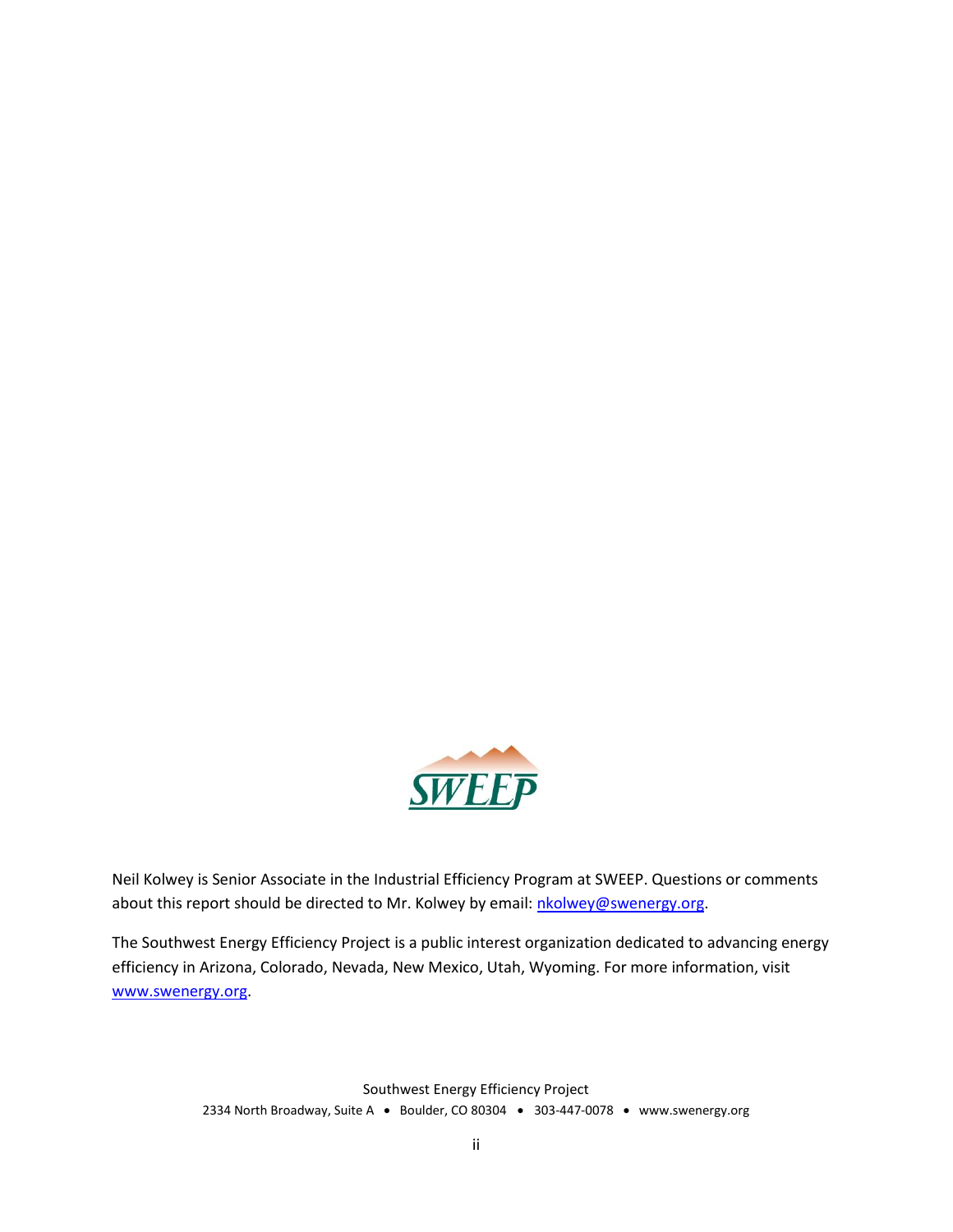# <span id="page-2-0"></span>**Executive Summary**

One of the greatest barriers to improving industrial energy efficiency is a shortage of capital to invest in projects. Industrial companies face competing needs from other types of capital projects, uncertainties about the longevity of the facility, and a lack of attention or priority given to energy costs. In addition, industrial companies are reluctant to obtain loans from banks, and most energy service companies (ESCOs) tend to ignore the industrial sector to focus on simpler and more lucrative markets.

To help overcome these obstacles and achieve greater energy savings from the industrial sector, some utilities provide loans to cover the costs of energy efficiency investments, repaid by the customer through monthly payments over a contract period such as 4-5 years. However, there are two main challenges for utilities which provide loans to industrial customers. First, industrial facilities have more complicated equipment and processes than commercial buildings, making it more challenging to identify and evaluate cost-effective energy efficiency projects for which these customers are willing to borrow money. To address this issue, utilities need to provide good quality technical assistance, through hiring contractors with industrial expertise or through hiring trained and qualified utility staff.

Second, industrial projects tend to require more money, using up a utility's financing funds very quickly compared to other customer classes. Utilities have several choices for obtaining capital from banks or other sources, including credit enhancement options to leverage utility funds, or relying solely on capital from banks or third-party lenders. In addition, utilities have other choices in program design, including whether to administer loan repayment through the utility bill or through a third-party administrator.

This report describes several good examples of utility financing programs that serve industrial customers. Since 2006, Wisconsin Focus on Energy has offered a very successful program to finance emerging technologies that improve industrial energy efficiency. Another program with high industrial participation and excellent energy savings result is available from Alliant/Wisconsin Power and Light. These and the other programs highlighted in this report demonstrate the energy savings potential available through offering financing to industrial customers.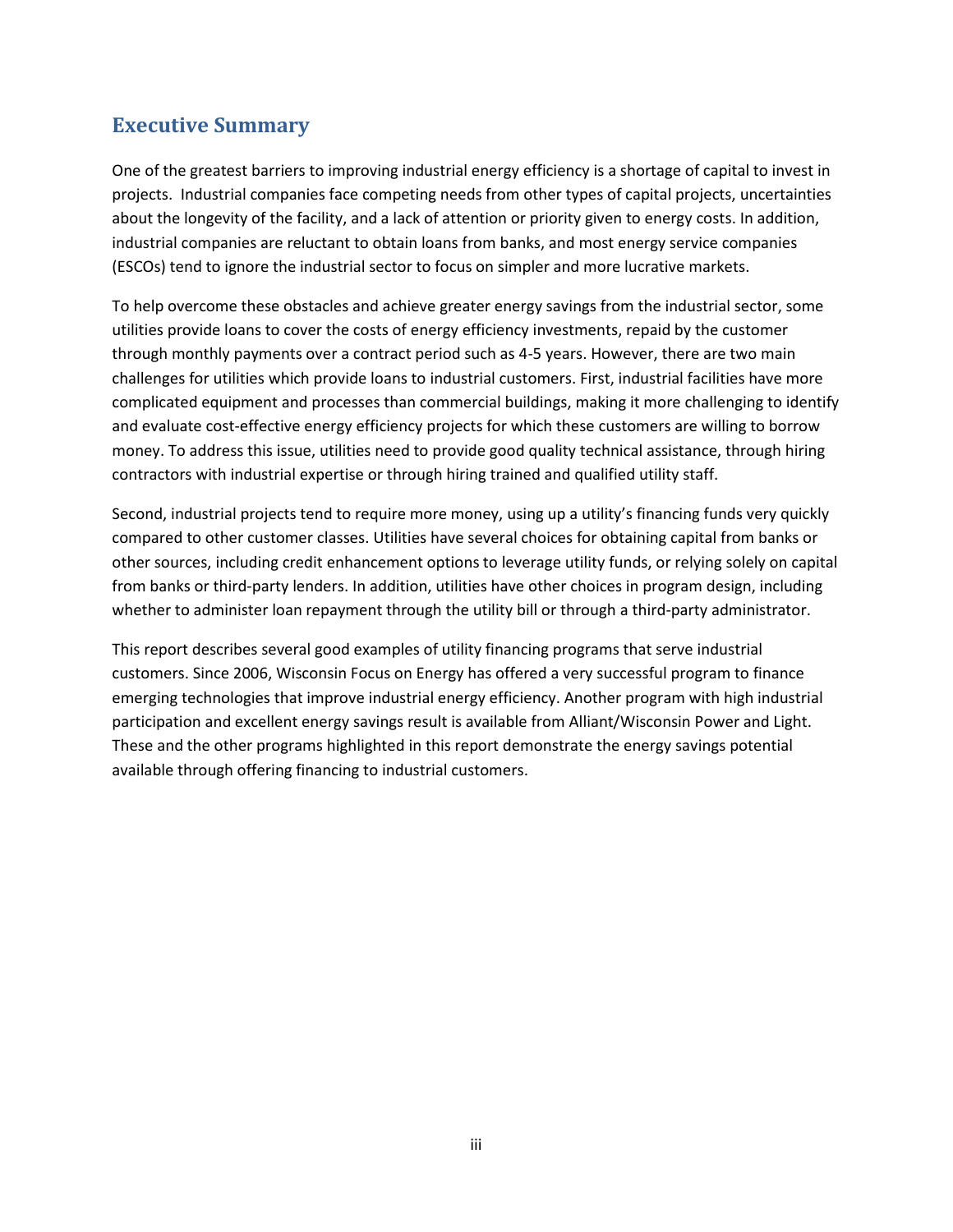# **Contents**

| Connecticut Power & Light - Low-Interest Loans for Commercial & Industrial Customers 19 |  |
|-----------------------------------------------------------------------------------------|--|
|                                                                                         |  |
|                                                                                         |  |
|                                                                                         |  |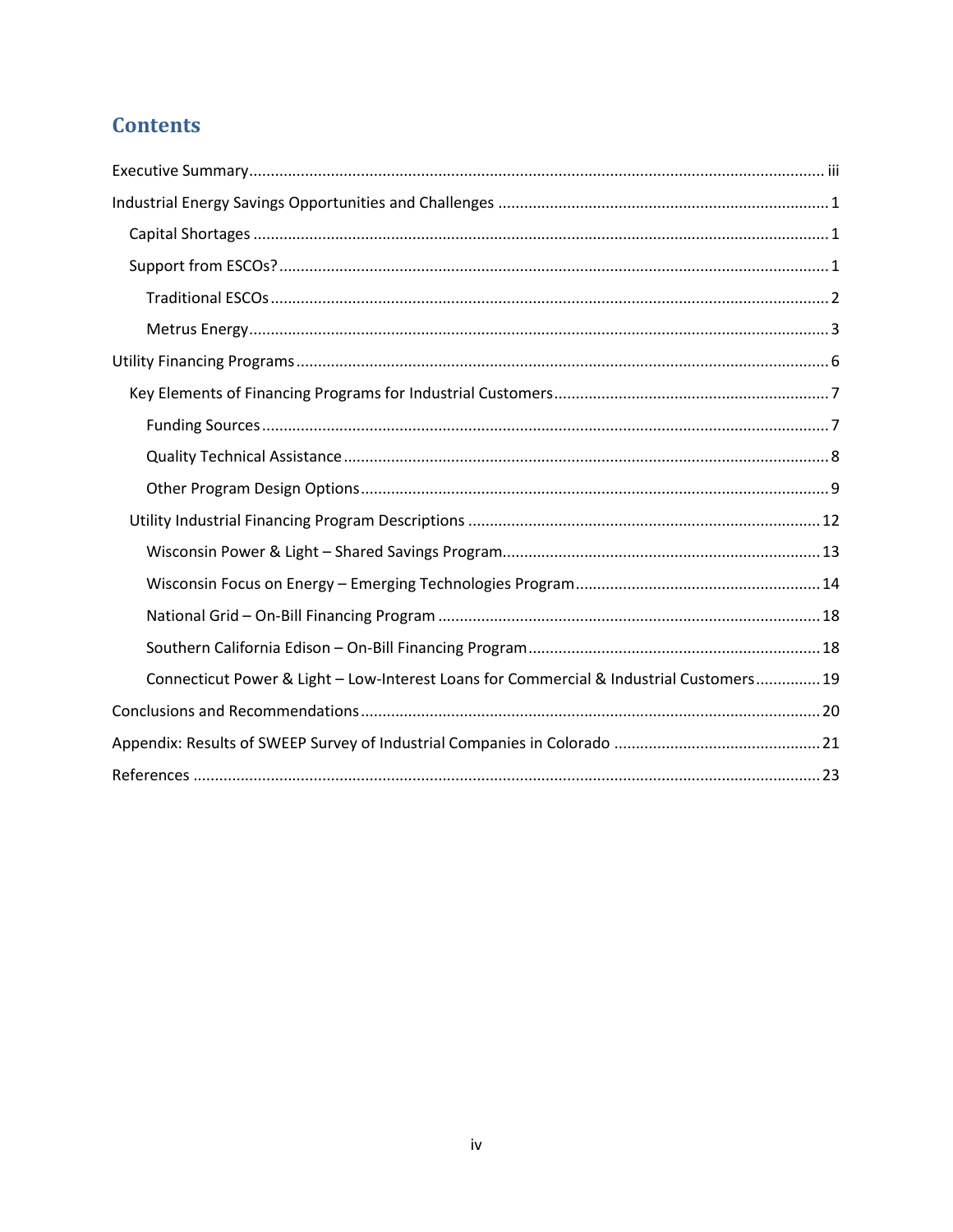# <span id="page-4-0"></span>**Industrial Energy Savings Opportunities and Challenges**

The industrial sector accounts for 30% of total energy consumption and 26% of total electricity consumption in the U.S. In the six southwest states of Arizona, Colorado, Nevada, New Mexico, Utah, and Wyoming, 29% of total electricity consumption is attributable to the industrial sector (EIA 2010). Industrial companies have significant potential for cost-effective energy savings, up to 20% over a tenyear period according to some studies (McKinsey 2009).

# <span id="page-4-1"></span>**Capital Shortages**

A shortage of capital to invest in projects is probably the greatest barrier to achieving more energy efficiency improvements in the industrial sector (Anderson 2010). Energy efficiency projects compete for capital with projects involving process improvements, new products, or marketing efforts, which are often considered more crucial to staying competitive than energy efficiency. Many companies also have low capital budgets for any investments. Although energy service companies (ESCOs) provide energy efficiency financing for many institutional and commercial buildings, they tend to ignore industrial companies, leaving a gap in financing needs for this sector.

As a result, requirements of short payback periods for energy efficiency projects are quite common in the industrial sector. According to a recent Johnson Controls survey, about 50% of industrial companies require energy efficiency projects to have payback periods of less than three years (Kapur 2011). In a 2012 survey by the Southwest Energy Efficiency Project (SWEEP) of twenty-one leading industrial companies which participate in the Colorado Industrial Energy Challenge (CIEC) program,<sup>1</sup> 40% of companies require simple payback periods for energy efficiency projects of two years or less, and 15% require simple payback periods of no more than one year (see Appendix for results of the survey). At the same time, many industrial companies are unwilling to borrow money from a bank to help finance energy efficiency projects, mainly because shareholders and chief executive officers do not like to see more debt on the company's balance sheet.

Although it is often possible to find good energy efficiency projects that meet a 2-year simple payback period threshold, there will always be many more opportunities left on the table with this type of hurdle rate. The more progressive companies (i.e., those that consider projects' net present value (over a 10 year time period, for example) in addition to simple payback period, and/or set aside a pool of capital to invest in energy projects) are able to achieve much greater energy savings year after year (Kapur 2011).

## <span id="page-4-2"></span>**Support from ESCOs?**

l

Another alternative to a bank loan is to obtain financing through an energy service company (ESCO). However, even the larger ESCOs in the U.S. have demonstrated little interest in working with industrial

 $^1$  For a description of this program, see "Colorado Industrial Energy Challenge – Program Overview," Southwest Energy Efficiency Project,<http://www.swenergy.org/programs/industrial/ciec/index.html>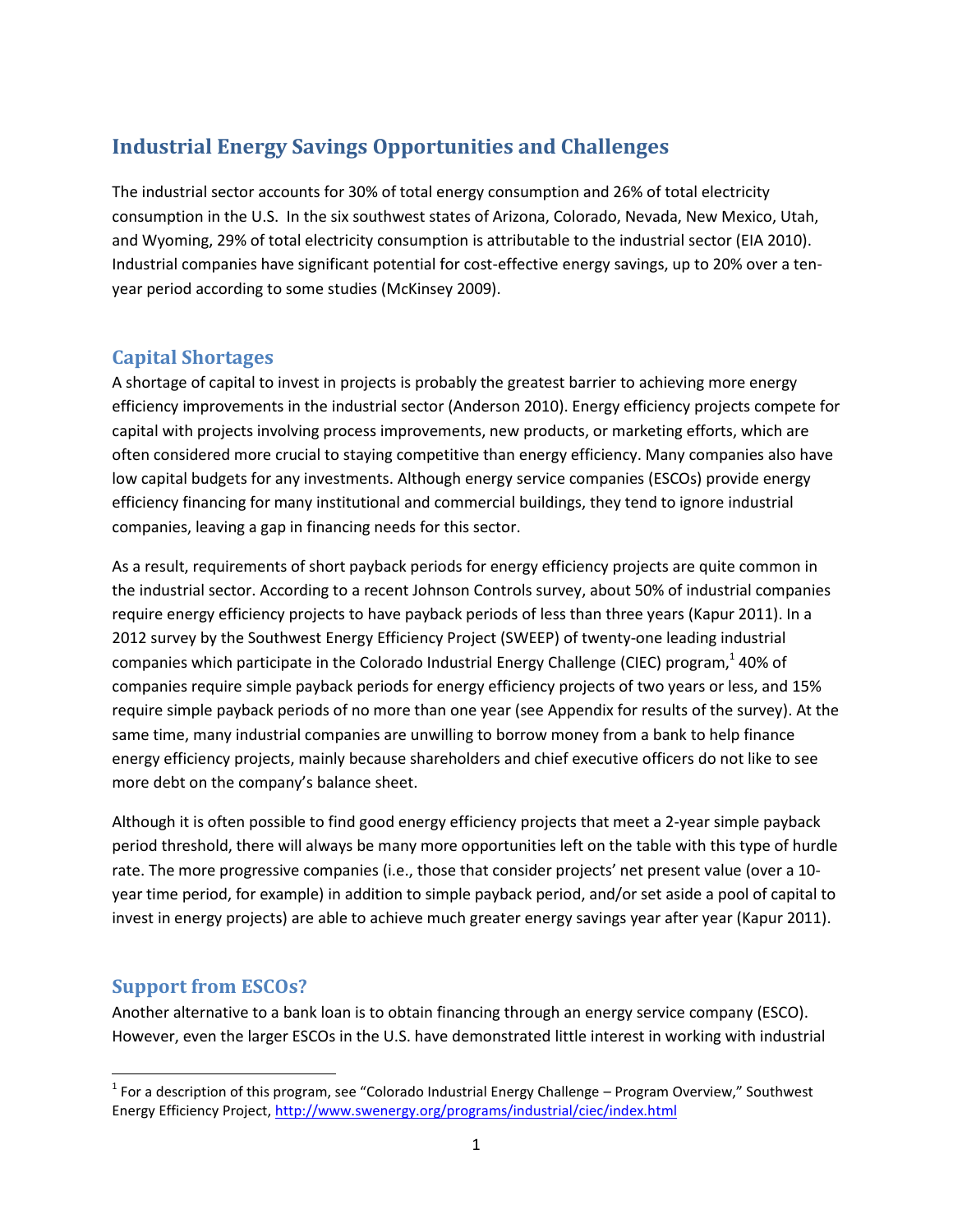customers, and this is unlikely to change in the foreseeable future. However, there is a new entrant into this market, Metrus Energy, which is has developed a promising new model for working with industrial and other large business customers.

## <span id="page-5-0"></span>**Traditional ESCOs**

ESCOs help companies to identify energy efficiency projects and help provide financing for projects through "performance contracts." Typically, a company pays back the loan through monthly payments designed to create at least "bill neutrality" compared to the company's energy bills before the project. The total amount paid to the ESCO over the term of the contract period covers the cost of the project plus the ESCO's fees for its services. Often, the contract terms are designed so that the customer receives some amount of "shared savings" or a minimum savings guarantee during the contract term, which makes the contract period slightly longer. After the contract period, the company receives all the cost savings benefit from the energy efficiency projects implemented (see Figure 1).

However, most ESCOs are not interested in working with the industrial sector, especially on smaller projects. Industrial projects account for only 4% of all projects implemented by ESCOs during 1990-2008 (Goldman 2012). The vast majority of ESCO projects (84% of ESCO revenues in 2008) come from the socalled "MUSH" market (municipal or state government, universities, schools, and hospitals) or the federal government (Satchwell 2010). For the MUSH and federal government sectors, the technologies are simpler and more consistent. Industrial energy efficiency projects are much more complex and varied, which significantly increases the ESCO's transaction costs, including the initial project evaluations and the post-implementation measurement and verification of savings.

In addition, industrial customers are generally reluctant to enter into contracts longer than five years, which limits acceptable projects to those with shorter payback periods. From the ESCO's point of view, industrial contracts longer than five years also carry greater risk that industrial customers will go out of business or that the process involving the equipment will change. At the same time, many industrial customers have already implemented some of the more lucrative projects (e.g., those with payback periods less than two years), which makes it difficult for ESCOs to find and bundle multiple projects together like they do for the MUSH or federal government markets.

The larger ESCOs (such as Johnson Controls, Honeywell, and Siemens) do some work in the industrial sector, but generally avoid smaller projects because the transaction costs are too high. For large energy efficiency projects (i.e., those with initial costs of \$1 million or greater) it is much more likely that an ESCO would be able and willing to provide financing and a shared savings deal with an industrial company over a project period such as 5-8 years (Berngard 2012).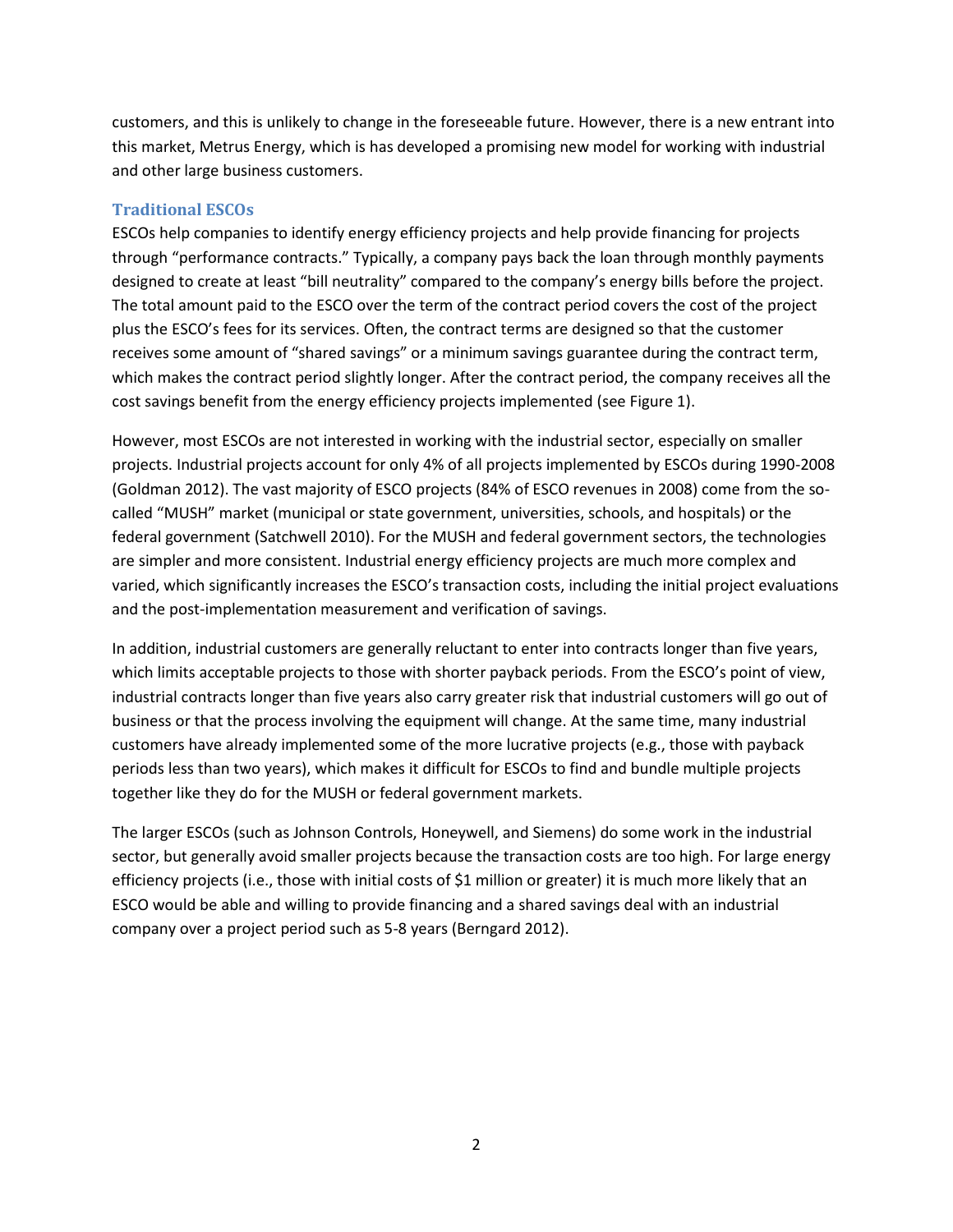



*Note: In a typical shared savings agreement, the contract payments are generally designed to be somewhat less than the full amount of the potential energy cost savings for the project, so that the customer sees a reduced total monthly bill during the contract period compared to before the project. Source: Ambach 2009.*

## <span id="page-6-0"></span>**Metrus Energy**

 $\overline{\phantom{a}}$ 

Offering an innovative new approach, San Franciso-based Metrus Energy, develops and finances energy efficiency projects at industrial, commercial and institutional facilities throughout the U.S.<sup>2</sup> Like the traditional ESCOs, Metrus Energy is mainly interested in financing industrial energy efficiency projects involving initial investments of more than \$1 million. Customers repay the project costs (plus administrative and service fees) through monthly payments over a contract period that is typically ten years, through an "energy services agreement" (ESA). Metrus provides the financing and hires an ESCO or other third-party contractor to design, implement and maintain the project. The monthly payments over the ESA period are designed to be equal to or less than the customer's monthly energy bill before the project is implemented. After the ESA period, the customer is given the option to purchase the project/equipment and of course receives all the energy savings benefits at that point.

The main differences and potential advantages to industrial customers of the Metrus approach compared to the traditional ESCO model summarized below:

 Energy savings are guaranteed by Metrus, so the customer is guaranteed that its monthly payments will be less than before the project. (Typically, ESCOs do not guarantee savings.)

<sup>&</sup>lt;sup>2</sup> For more information on Metrus Energy, see [http://metrusenergy.com/.](http://metrusenergy.com/) SWEEP is not endorsing Metrus Energy. We are presenting its approach as an additional financing option to the traditional ESCO model, and we think there are advantages and disadvantages to its approach.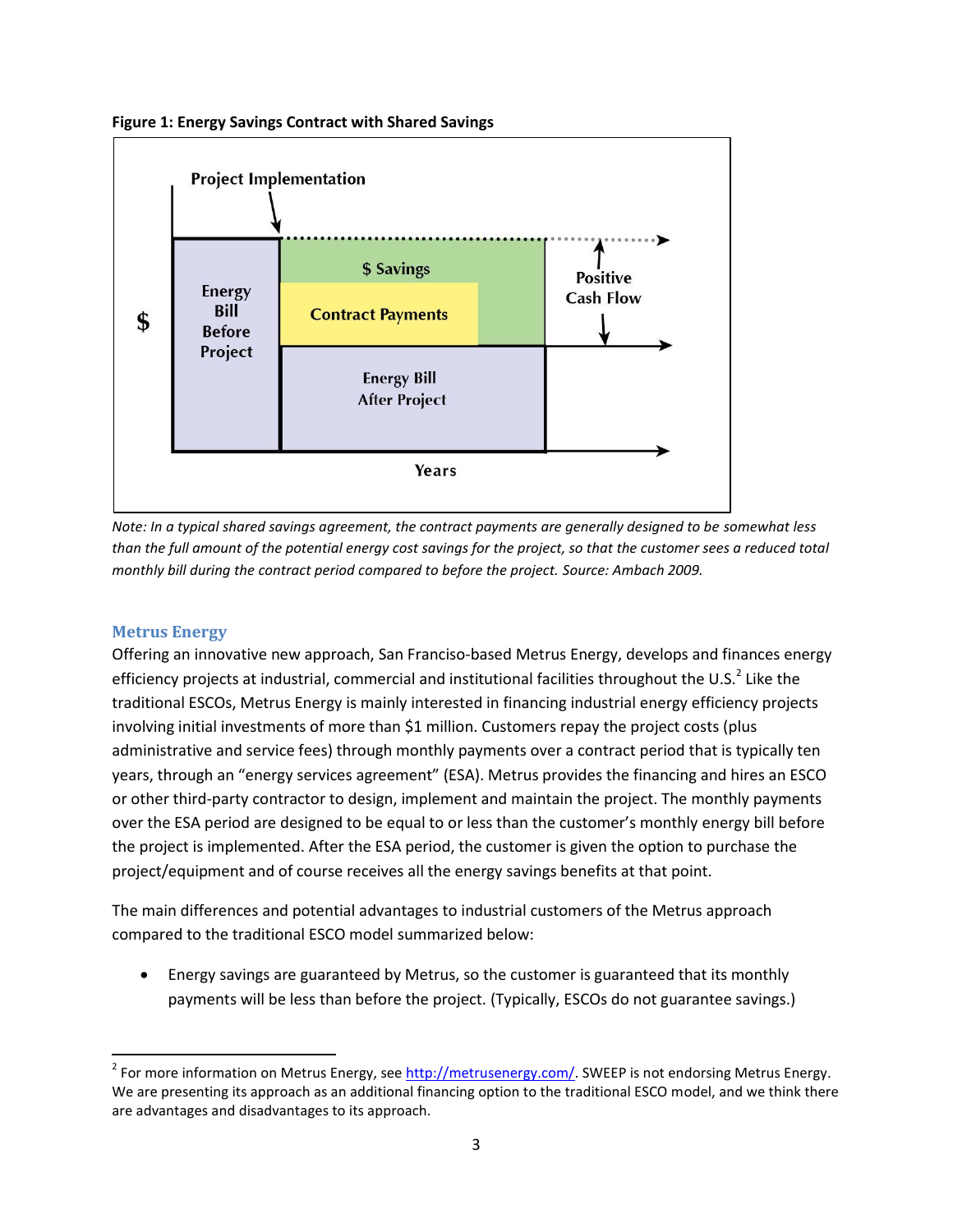- Metrus owns and operates the equipment during the contract period, so the industrial customer does not have to report the project on its balance sheet. The customer does have the option to purchase the equipment, at or below market value, at the end of the contract period. (In a typical ESCO contract, the equipment is owned by the industrial company while it is paying off the financing.)
- All up-front project costs and ongoing costs of maintaining the equipment are covered by Metrus. (ESCOs do not always cover all the up-front project costs and usually do not cover maintenance costs.)

Through the guarantee of energy savings, Metrus assumes all the risk and only collects its fees based on actual verified energy savings. Fees include the cost of purchasing and installing the equipment, financing costs (interest), the services of the consultant/ESCO, and Metrus' fees to cover its administrative costs and the risks associated with the project. There is some flexibility regarding the split of savings and the contract period, but typically the customer pays Metrus a rate of approximately 90% of its normal utility rate (\$/MWh) for the energy saved by the project over the contract term. In other words, Metrus normally keeps about 90% of the project's annual energy cost savings over the term of the ESA, and the customer gets about 10%, which might be a smaller share of the projects' potential energy cost savings than many companies are willing to accept. However, the guarantee of some cost savings and no up-front costs may be attractive for customers with projects that have other important benefits in addition to cost savings, such as improved reliability from replacing aging equipment (Visciano, 2012).

The Metrus financing approach allows the customer to treat the project as an off-balance sheet expense, since Metrus Energy owns and maintains the equipment over the contract period. Some industrial customers may find this attractive. However, if the project directly affects the company's production process, many industrial customers insist on maintaining ownership and control of the equipment and will not accept this arrangement. (See Figure 2.)



**Figure 2: Comparison of Risks and Responsibilities for Financing Options**

*Note: From the industrial customer's point of view, moving further to the right among these options involves less debt or ownership reported on the company's balance sheet, but also less company control of the equipment. From the utility or other financing entity's point of view, moving further to the right involves increasing responsibility for the success of the project and increasing risk.*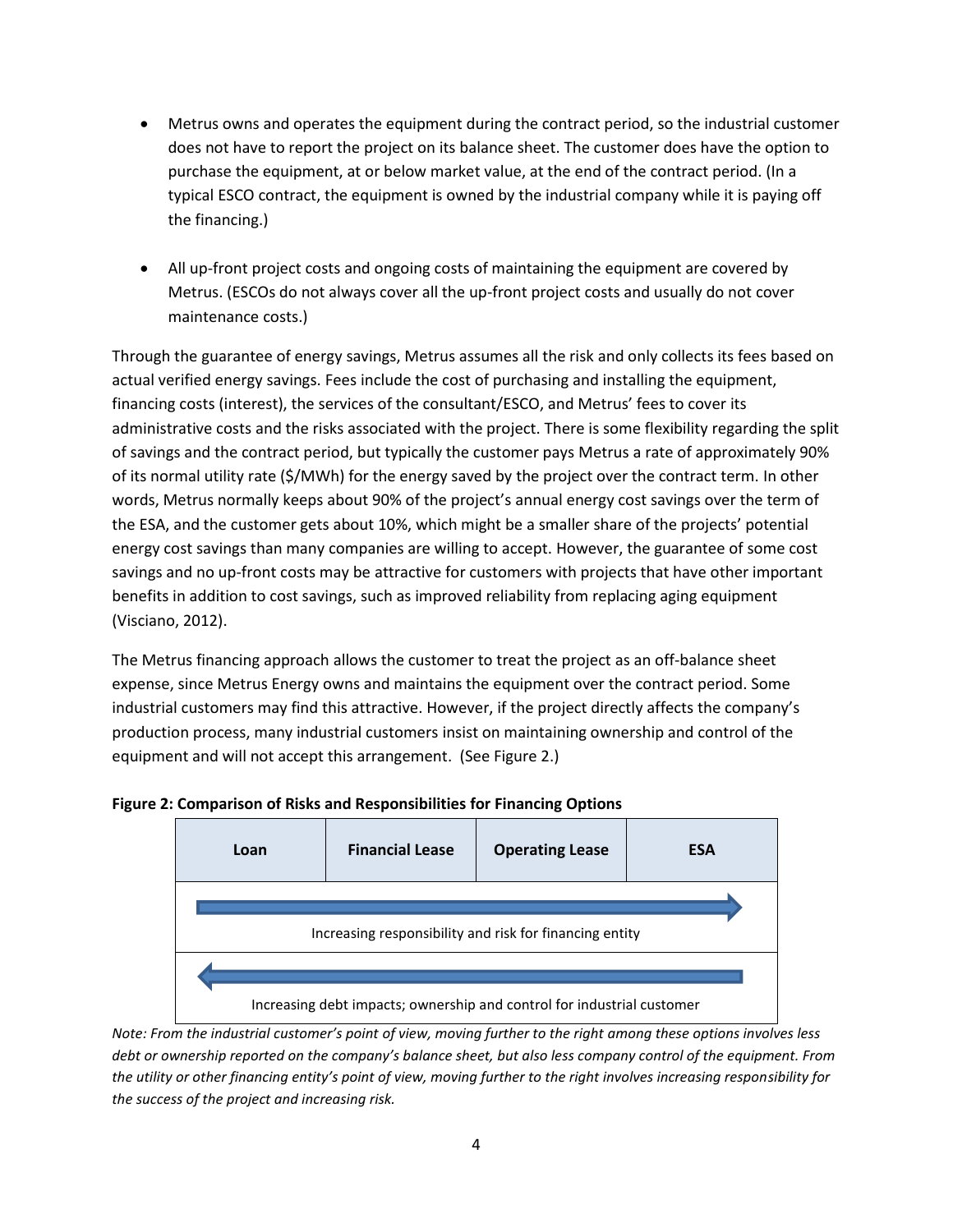Many industrial customers would be more comfortable with a capital lease than an operating lease or ESA, so that they can maintain some ownership and control of the equipment during the contract period. A capital lease allows the customer to take partial ownership of the equipment during the contract period, but the company can report the project/equipment on its balance sheet as a leased asset rather than debt. For an operating lease, the customer operates but does not claim ownership of the equipment until the end of the contract period (assuming the customer chooses to buy the equipment from the financing entity at that point, generally for a greatly discounted price), which looks even better on the balance sheet than a financial lease. For an Energy Service Agreement (ESA), the company has even less control over the equipment during the contract period, and does not report any ownership of the equipment on its balance sheet.

If the equipment is related to a production process, the industrial customer will often want to have full ownership and control. However, if the project is not directly production-related, then being able to treat the project as an operating lease, or an off-balance sheet expense in the case of an ESA, may make the financing more attractive to many companies.

For industrial clients, Metrus partners with smaller and regional ESCOs that have industrial expertise (rather than the larger national ESCOs). To date, Metrus has financed projects for industrial customers worth about \$10 million, and is hoping to do \$50-60 million of business with commercial and industrial customers in 2012 (Visciano 2012).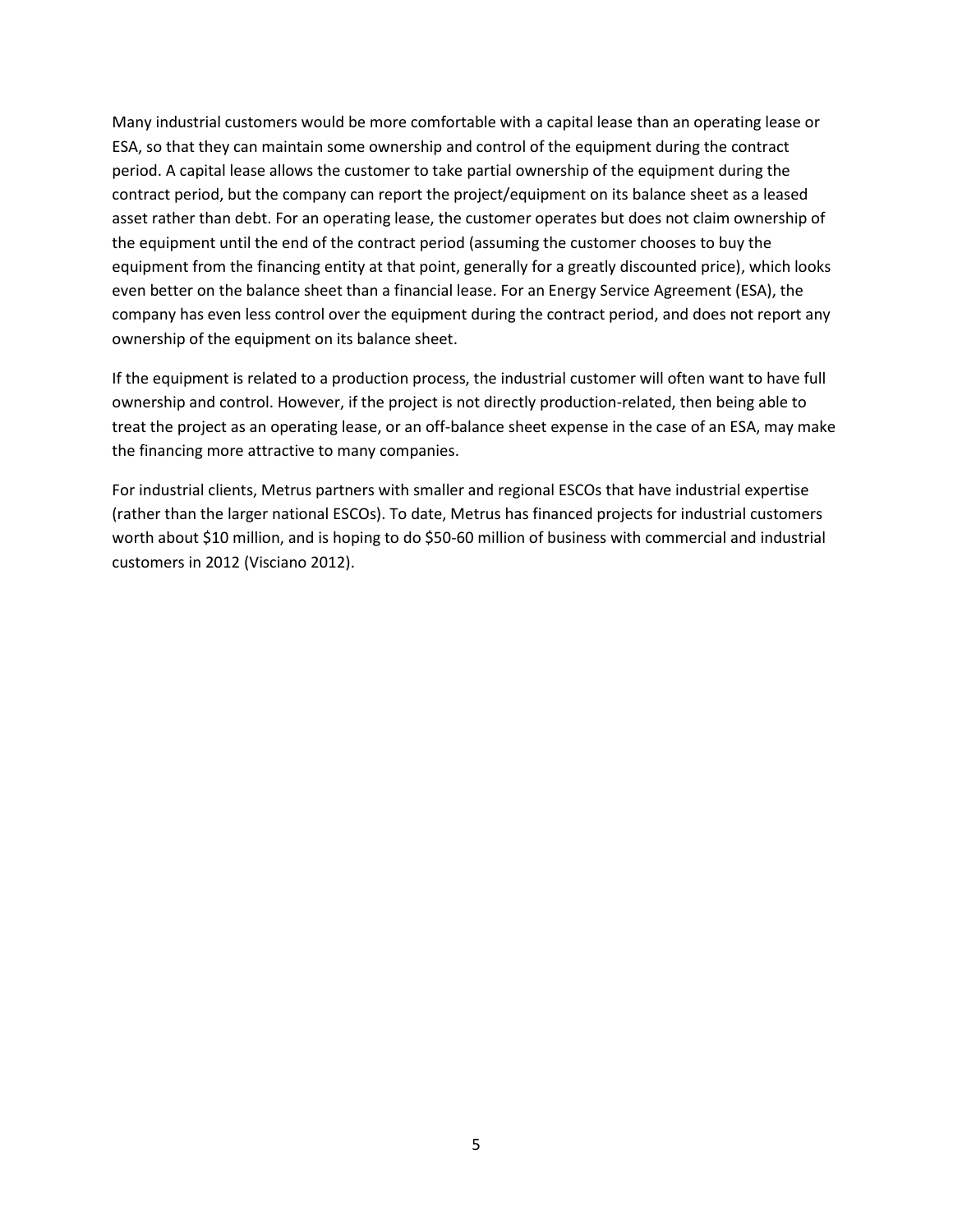# <span id="page-9-0"></span>**Utility Financing Programs**

l

Another possible solution for financing industrial energy efficiency projects is for utilities to provide the financing. Accepting a loan from the electric utility is more appealing to many industrial customers than accepting a loan from a bank. While 90% of the CIEC companies surveyed (mentioned above) would not consider taking a loan from a bank, 50% said they would consider a loan from their utility, paid back through monthly payments along with the normal utility bill (see Appendix).

Generally, utility financing programs offer a way for industrial and other customers to purchase and install energy efficiency equipment with no up-front costs. The utility provides the capital for an approved energy efficiency project, and the customer repays the project costs, plus a small administrative/interest fee, through monthly payments over a contract term of typically 4-5 years. The monthly payments are generally designed to create "bill neutrality", meaning that the customer's monthly utility bill plus the monthly financing payment should be equal to or less than the customer's monthly bill before the project.

There are at least 16 utilities in the U.S. that provide financing programs for some of their customers, according to a recent report by ACEEE (Bell 2011). Most of these focus on residential and/or small business customers. There are only eight utility programs in the U.S. that include industrial customers.<sup>3</sup> In the Southwest region, Arizona Public Service Co. (APS) began offering financing to residential and business customers in 2010 (APS 2012). In addition, the State of Utah offers a financing program for publicly-owned buildings, including state, tribal, municipal (city and county), public school district, charter school, public college, and public university facilities.

The purpose of any financing program is to complement and enhance the utility's other energy efficiency program offerings in order to achieve greater energy savings. Utilities have several possible ways to structure a financing program. In particular, there are options that do not require the utility to use its own capital (either ratepayer or shareholder funds) and options for third-party billing (which avoids the need for potentially expensive upgrades to the utilities' billing systems). The possible utility roles include the following (Brown 2011):

- 1. *Utility capital, with on-bill financing.* In this case, the utility provides the capital through its ratepayer or shareholder funds. The utility also does the billing for the loan, and originates and services the loans. (In this option, the utility does everything.)
- 2. *Utility capital, with third-party billing.* As with on-bill financing, the utility provides the capital, using its ratepayer or shareholder funds. But in this case, a third-party does the loan origination and servicing.
- *3. Third-party capital, with on-bill invoicing.* The utility invoices for the energy efficiency financing using the customer's utility bill. However, it does not provide the financing capital, which

 $^3$  Three of these eight are not included in the ACEEE report: Wisconsin Focus on Energy's ET program, Alliant/WPL's Shared Savings program, and Southern California Edison's program.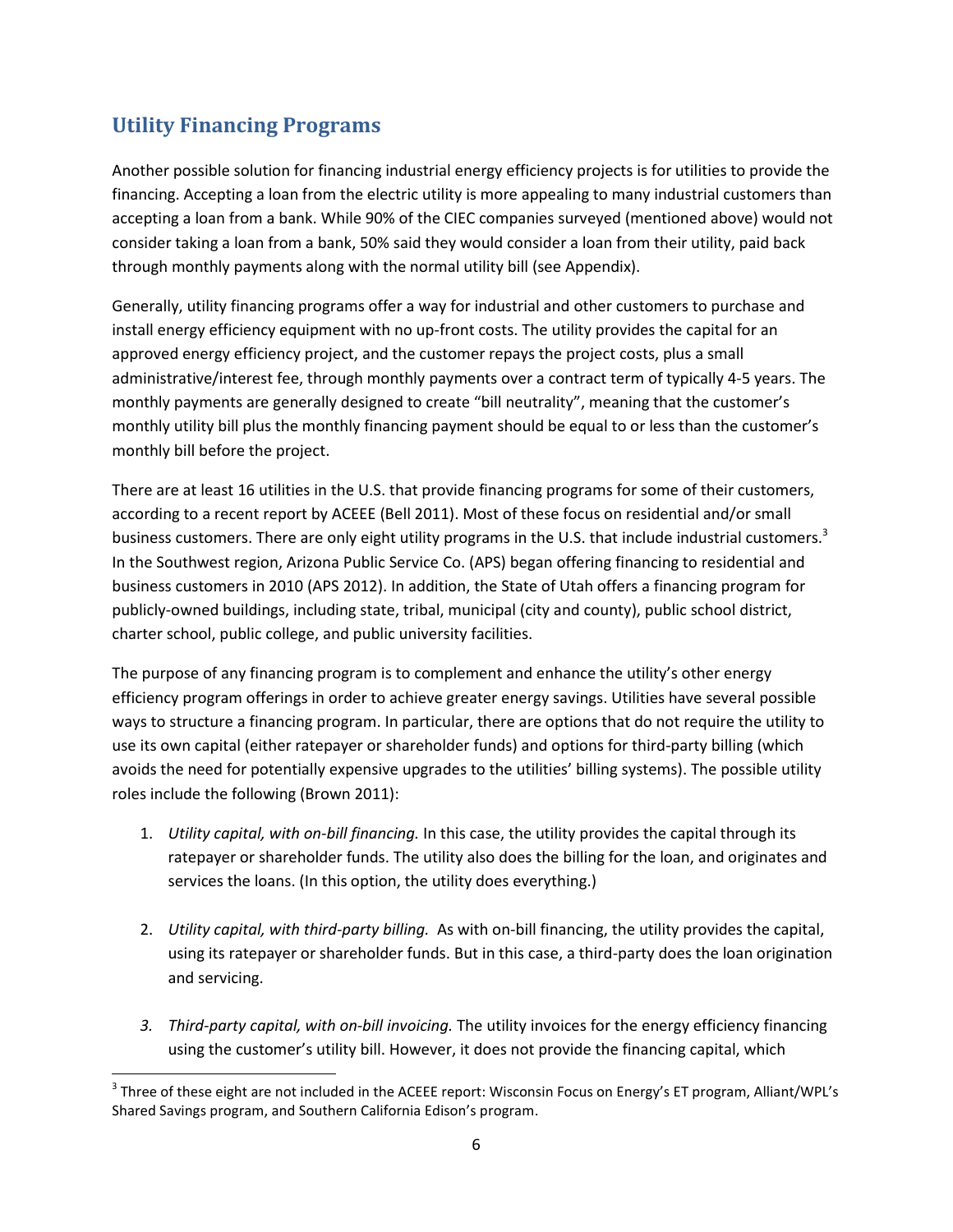instead comes from a bank, credit union, or other sources. The utility may or may not originate the loan.

*4. Third-party capital and billing, with credit enhancement.* In this case, the utility agrees to cover a specified amount of losses that the creditor (bank, credit union, etc.) may incur for making the loans to the utility's customers. The third party does the loan origination and servicing.

APS uses the fourth model above, in which the National Bank of Arizona provides all the financing and does the billing. APS provides credit enhancement in the form of loan loss reserves to share the risks of customer defaults (Dobberpuhl 2012). Another example of this option is Connecticut Light and Power's (CL&P) financing program for commercial and industrial customers. A third-party provides the capital and does all the loan origination and servicing, and CL&P buys down the interest rate (Motta 2012).

In addition, these options can be combined. For example, a utility could choose to credit-enhance a financing structure for which the utility provides the billing services.

## <span id="page-10-0"></span>**Key Elements of Financing Programs for Industrial Customers**

Once a utility has a financing program in place for residential or small business customers, it is possible to extend the program to industrial customers. However, industrial customers do present several challenges such as more varied and complex processes, and larger projects that require more money.

## <span id="page-10-1"></span>**Funding Sources**

For medium-size and larger industrial customers, energy efficiency projects can range in size from \$50,000 up to \$1 million or more. Generally, utility financing programs obtain the capital for loans from three different sources:

- energy efficiency program / public benefit funds
- funds from the utility's treasury
- funds provided by a bank or other third party

In order to provide financing for industrial projects, utilities may need to consider leveraging money from banks or other third parties. Using a bank or other third-party capital relieves the utility of this burden. The challenge is to find a third party willing to work with the utility in this way, and willing to charge reasonable interest rates for this service.

The APS and CL&P financing programs both rely on capital from third parties or banks, with some form of credit enhancement (interest rate buy-down or loan loss reserve) provided by the utilities. Since April 2012, CL&P has been working with two different third parties, Univest Capital (a bank) and M-Core (a leasing company). The third parties charge an interest rate of either 10% (for loans of more than 24 months or amounts of more than \$10,000) or 12% (for loans of 12-24 months or amounts less than \$10,000). For the commercial and industrial loan program, CL&P buys down the interest rates to 3% for comprehensive projects, and to 5% for single-measure projects (Motta 2012).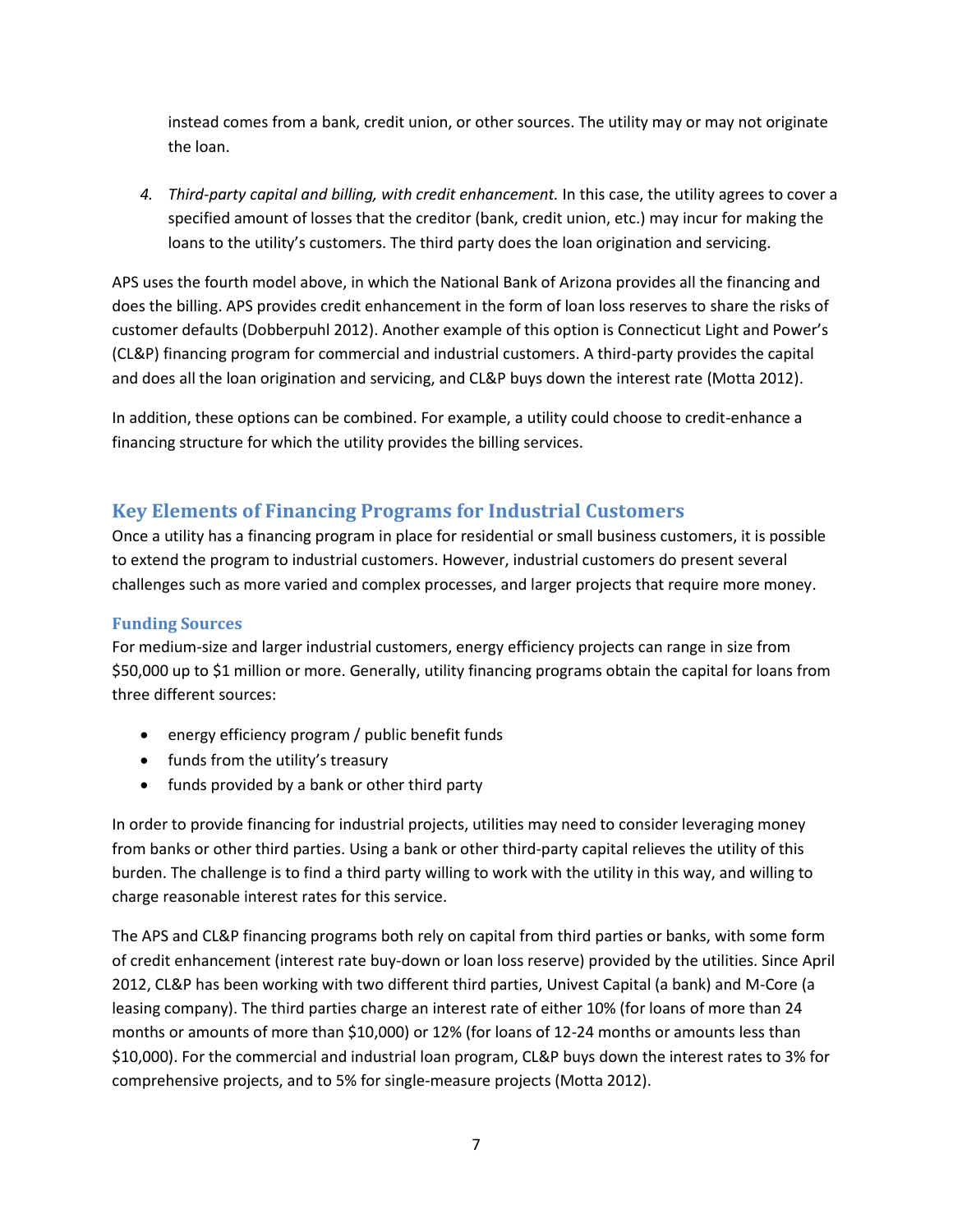National Grid is in the process of making an agreement with a bank to provide the capital for its commercial and industrial (C&I) loan program. According to Bill Codner (2012), C&I Program Manager for National Grid, "The challenge with finding a bank to provide the capital for the loans is that the larger banks only want to provide loans of \$100 million or greater." Many smaller banks are reluctant to participate, but some banks see this type of program as an opportunity. National Grid has reached out to 25 banks and is reportedly getting close to an agreement with one (Codner 2012).

If possible, using ratepayer or public benefit funds may be the next best option. Wisconsin's Emerging Technologies program and Southern California Edison use public benefit funds for their financing programs. Since most loans will be paid back, the only costs to the ratepayers are the administrative costs for the financing program, the cost of any defaults, and the financing costs associated with the difference between the utility's discount rate and the interest rate charged for the loans. Based on the experience of the five programs described below, default rates for industrial customers are very low, typically less than 1%.

Using funds from the utility's treasury may make shareholders unhappy, unless the financing program provides a return on investment (ROI) comparable to the utility's expected or allowed ROI for other types of investments. Alliant/Wisconsin Power and Light's (WPL) financing program is designed to allow the utility to earn its expected ROI of 11.5%. To accomplish this, WPL charges financing customers 3% interest on the loans, and the remaining 8.5% comes from ratepayers through the energy efficiency fund (Dorn 2012). National Grid used its treasury funds for the financing program in 2010, but in 2011 National Grid's board of directors decided to switch the financing program's source of capital to the energy efficiency program funds. As mentioned above, National Grid is now looking for a bank that will partner with it to support the financing program (Codner 2012).

#### <span id="page-11-0"></span>**Quality Technical Assistance**

Industrial customers often need help identifying good, cost-effective projects. In addition, because the projects can be complex, industrial firms often need reassurance from outside "experts" that specific projects will be successful, and that energy and cost-savings estimates are valid, before they feel comfortable borrowing money to finance them (Konicek 2012). As mentioned above, most ESCOs prefer to work with government or commercial customers on lighting or HVAC system upgrades, rather than working with industrial customers, due to the variety and potential complexity of industrial EE projects. Utility financing programs face this same challenge; in order to successfully engage industrial customers, utilities need to provide good quality technical assistance.

The two Wisconsin programs described below are good examples of how this can be done. Wisconsin Focus on Energy has contracted with CleanTech Partners to manage the Emerging Technology (ET) program, which is funded by Wisconsin utilities through a public benefits fund. The ET program relies on CleanTech Partners' staff of engineers with industry experience to assist industrial companies. The engineers proactively reach out to industrial firms and offer assistance in identifying opportunities for emerging technologies that will produce significant energy and cost savings. For 2007-2011, the ET program was able to identify and finance emerging technology projects with an average payback period of about 1.5 years, which is quite impressive. "The main reason the program has been able to achieve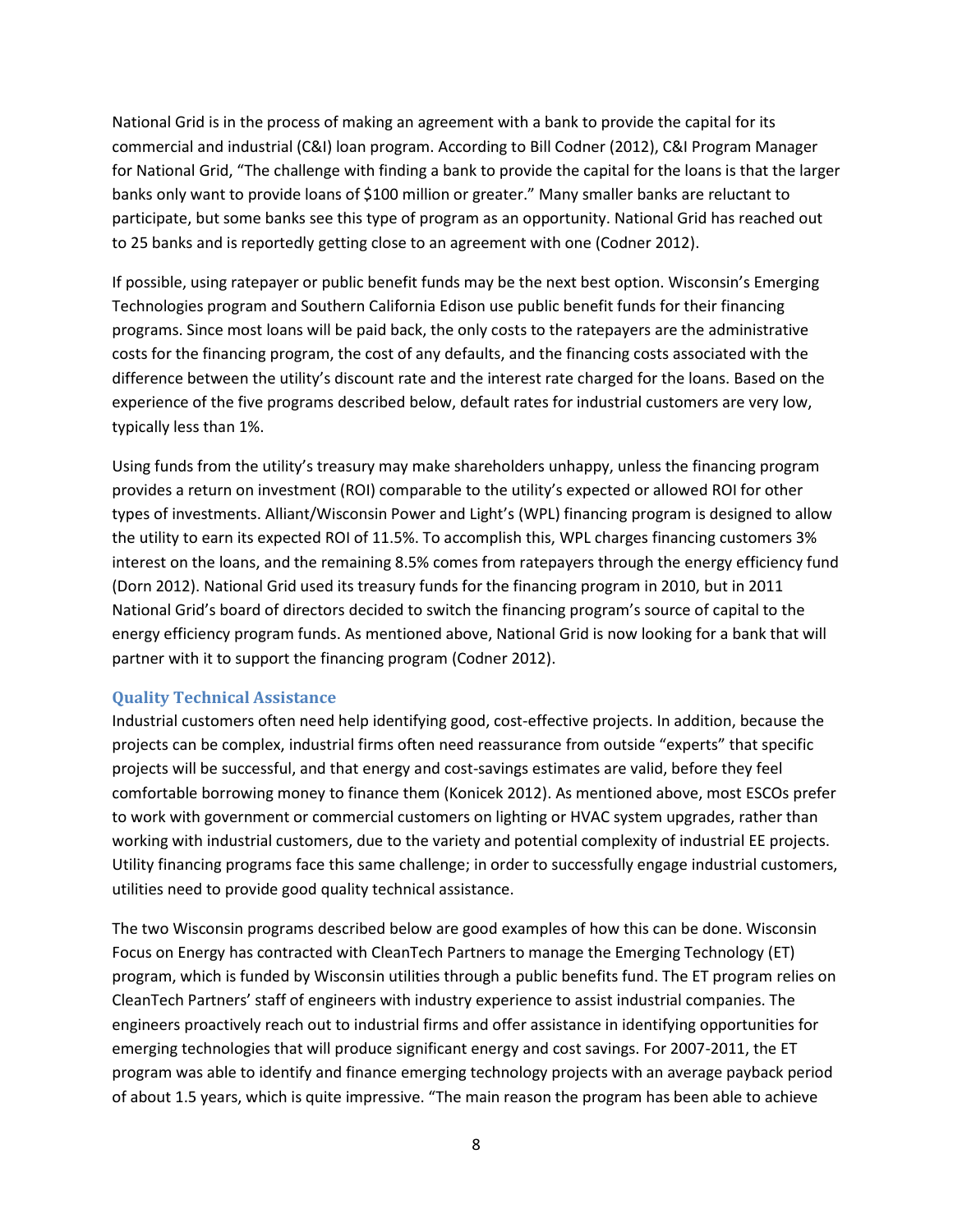large energy savings is that the staff engineers have the expertise to go in and find process-related energy efficiency technologies/improvements," said Tim Konicek, ET Program Manager. "That is where the big energy savings are." (Konicek 2012)

After identifying potential opportunities, the ET staff engineers help the clients evaluate the opportunities, discuss the potential technical challenges, and persuade the companies to implement the projects with the help of the financing. Without this assistance and reassurance, most companies are resistant to trying out new technologies. The quality of technical assistance provided is definitely one of the keys to the success of the Emerging Technology program, along with the financing provided and Focus on Energy's custom incentives. The shared savings element of the contract terms, which allows customers to receive 50% of the savings from the projects during the contract term, is also appealing to the customers (Konicek 2012).

For Alliant/WPL's shared savings program, the technical assistance provided is also a key to success with the industrial sector, which accounted for 60% of the energy savings achieved by WPL's financing program in the past five years (Dorn 2012).WPL has several well-trained and experienced staff, and brings in outside contractors as needed to help industrial customers. Customers of Alliant/WPL can also take advantage of Wisconsin Focus on Energy programs, including technical assistance/energy assessments.

#### <span id="page-12-0"></span>**Other Program Design Options**

Utilities have several other choices in program design, including what interest rates to charge, the maximum contract term, whether to offer shared savings, and whether to offer leases as an alternative to loans. These types of choices and program differences are highlighted in Table 1 for five utility financing programs.

**Interest rates.** Some utility programs charge interest on the loans similar to the market rate, and some charge no interest. The purpose of the loan or financing program is to complement the utility's other efficiency programs, including custom and prescriptive incentives. Therefore, it is certainly not necessary to buy the interest rates down to zero. Wisconsin Focus on Energy's Emerging Technology program charges interest at approximately the market rate. This allows the program to demonstrate that customers only use the financing program if they are receiving benefit from the program (and not just taking advantage of free or discounted money).

**Contract term.** Another key choice is the maximum contract term. Three of the programs in Table 1 offer maximum contract terms of 5 years. National Grid has a maximum term of only 2 years, but it provides incentives of 50% of project costs and does not charge any interest. Limiting the contract period to no more than 5 years helps to limit the risk of the customer going out of business and defaulting on the loan. Industrial customers will also tend to prefer shorter contract terms such as five years or less.

After the maximum contract period is established, the allowed maximum payback period for the efficiency projects is determined by the combination of utility incentives, interest charges, and any amount of shared savings. For example, for a maximum contract term of five years, if the utility provides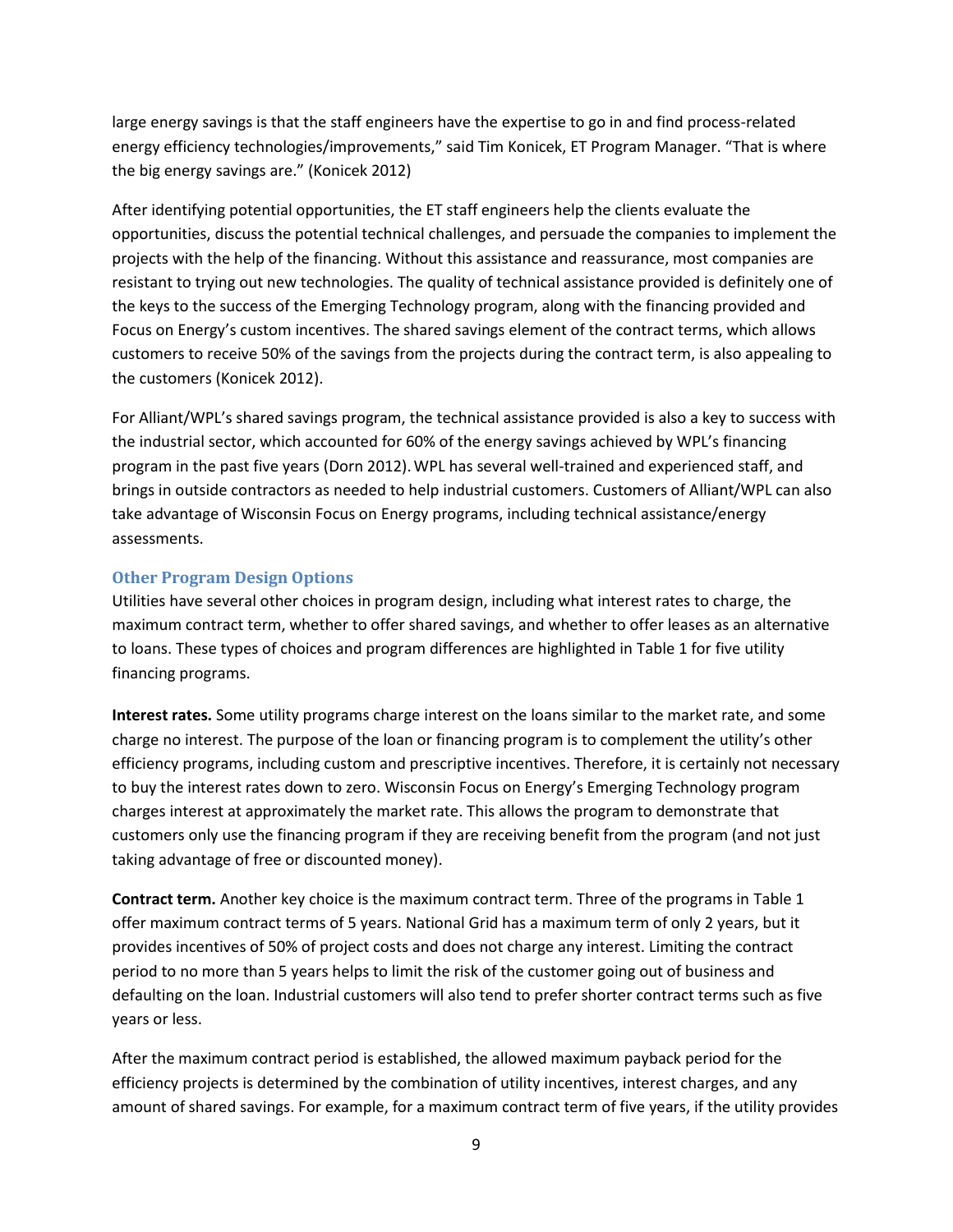incentives of 25% of the project costs, the maximum simple payback period of the project without the incentives would be 6.25 years. If the utility allows the customer to keep 25% of the savings during the contract period but still wishes to keep the maximum contract period at 5 years, then the maximum payback period (pre-incentives) would be five years. If the utility charged 4% interest, this would reduce the maximum pre-incentive payback period slightly, to about 4.8 years.

**Shared savings.** Some programs are designed to allow customers to share some of the energy cost savings from the project during the contract period. As explained above, this makes the contract period slightly longer. For example, if a project has an estimated payback period of four years, the program could allow the customer to receive 25% of the cost savings by lengthening the contract period from 4 years to 5.3 years (4 x 1.25). Colorado industrial companies surveyed by SWEEP indicated a preference for receiving some percentage of the savings during the contract term (see Appendix).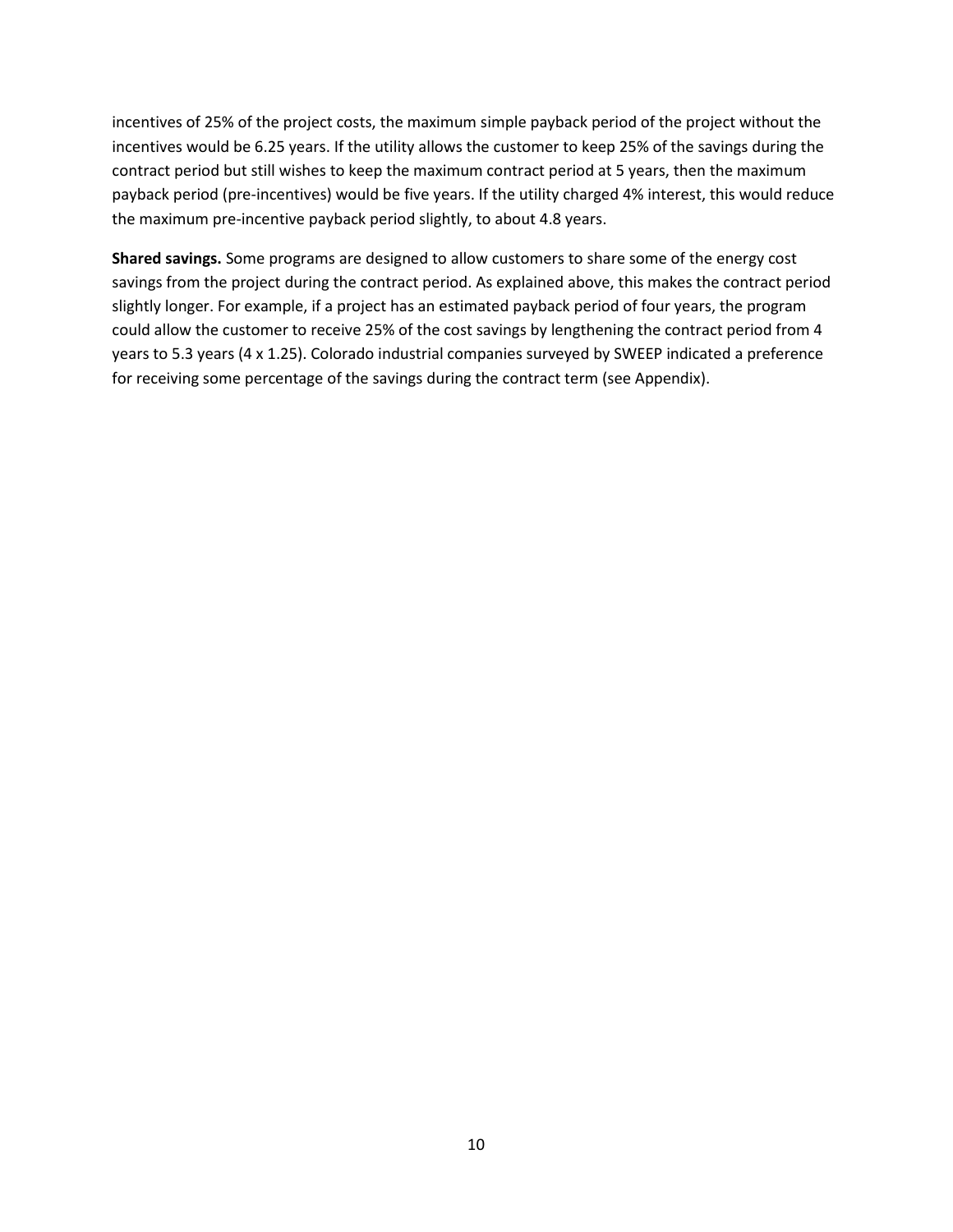| <b>Utility Program</b>    | <b>Maximum</b><br><b>Contract</b> | <b>Shared Savings</b><br>Percentage | <b>Interest Rate</b><br><b>Charged to</b> | <b>Source of Capital</b><br>for Loans | <b>Industrial</b><br>Participation |
|---------------------------|-----------------------------------|-------------------------------------|-------------------------------------------|---------------------------------------|------------------------------------|
|                           | <b>Term</b>                       |                                     | <b>Customer</b>                           |                                       |                                    |
| Alliant/WPL-              |                                   | Varies                              |                                           |                                       | About 60% of                       |
| <b>Shared Savings</b>     | $5-yr$                            | depending on                        | ~3%                                       | Utility treasury/                     | funds loaned to                    |
|                           |                                   | project and                         |                                           | capital fund                          | industrial                         |
|                           |                                   | contract term                       |                                           |                                       | customers                          |
| <b>Wisconsin Focus</b>    |                                   |                                     |                                           |                                       | 100% industrial                    |
| on Energy-                | $5-yr$                            | 50%                                 | ~5% or approx.                            | WI public benefit                     | sector and                         |
| <b>Emerging</b>           |                                   |                                     | market rate                               | funds                                 | emerging                           |
| <b>Technologies</b>       |                                   |                                     |                                           |                                       | technologies                       |
| <b>National Grid (in</b>  |                                   |                                     |                                           | Previously from                       |                                    |
| $MA & R1$ ) -             |                                   |                                     |                                           | utility capital fund;                 |                                    |
| <b>On-bill Financing</b>  |                                   | 0%<br>0%                            |                                           | currently using EE                    | Exact % unknown,                   |
|                           | $2-yr$                            |                                     | funds and looking                         | but relatively low                    |                                    |
|                           |                                   |                                     |                                           | for banking                           |                                    |
|                           |                                   |                                     |                                           | partner                               |                                    |
| Southern                  |                                   |                                     |                                           |                                       | 6% of funds                        |
| California Edison -       | $5-yr$                            | 0%                                  | 0%                                        | CA public benefit                     | loaned to                          |
| <b>On-bill Financing</b>  |                                   |                                     |                                           | funds                                 | industrial                         |
|                           |                                   |                                     |                                           |                                       | customers                          |
| <b>Connecticut Light</b>  |                                   |                                     | 3% for multi-                             |                                       |                                    |
| and Power $-$             |                                   |                                     | measure                                   |                                       |                                    |
| <b>Low-interest Loans</b> | $5-yr$                            | 25% (optional)                      | projects; 5%                              | Third-party                           | Exact % unknown,                   |
|                           |                                   |                                     | for single                                |                                       | but relatively low                 |
|                           |                                   |                                     | measures                                  |                                       |                                    |

**Table 1: Comparison of Five Utility Financing Programs for C&I Customers**

*Sources: Personal communications with program managers.*

**Performance guarantees.** None of the programs guarantee savings to the customer, so if the project(s) fail to achieve the estimated energy cost savings, the customer will either lose money or not achieve the estimated return on investment. And if the customer fails to make the monthly payments, the program loses money. However, the Wisconsin Focus on Energy Emerging Technologies program does typically obtain a performance guarantee from the technology vendors for a base level of energy savings. The program uses this guaranteed level as the basis for establishing the contract terms and monthly payment projections. If the energy savings are less than the base level, the vendor must repay the program for the difference, or remove the equipment and refund all the initial funding for the project to the program. This type of guarantee helps provide industrial customers the additional assurance they need to move forward with the emerging technology projects. Without the guarantee, if projects underperform, the customer would not realize the expected return on investment, or could even lose money in a worst case scenario. The guarantee also allows the program to expect a level of energy savings proportionate to the program funds invested, which insures a reasonable benefit to cost ratio (Konicek 2012).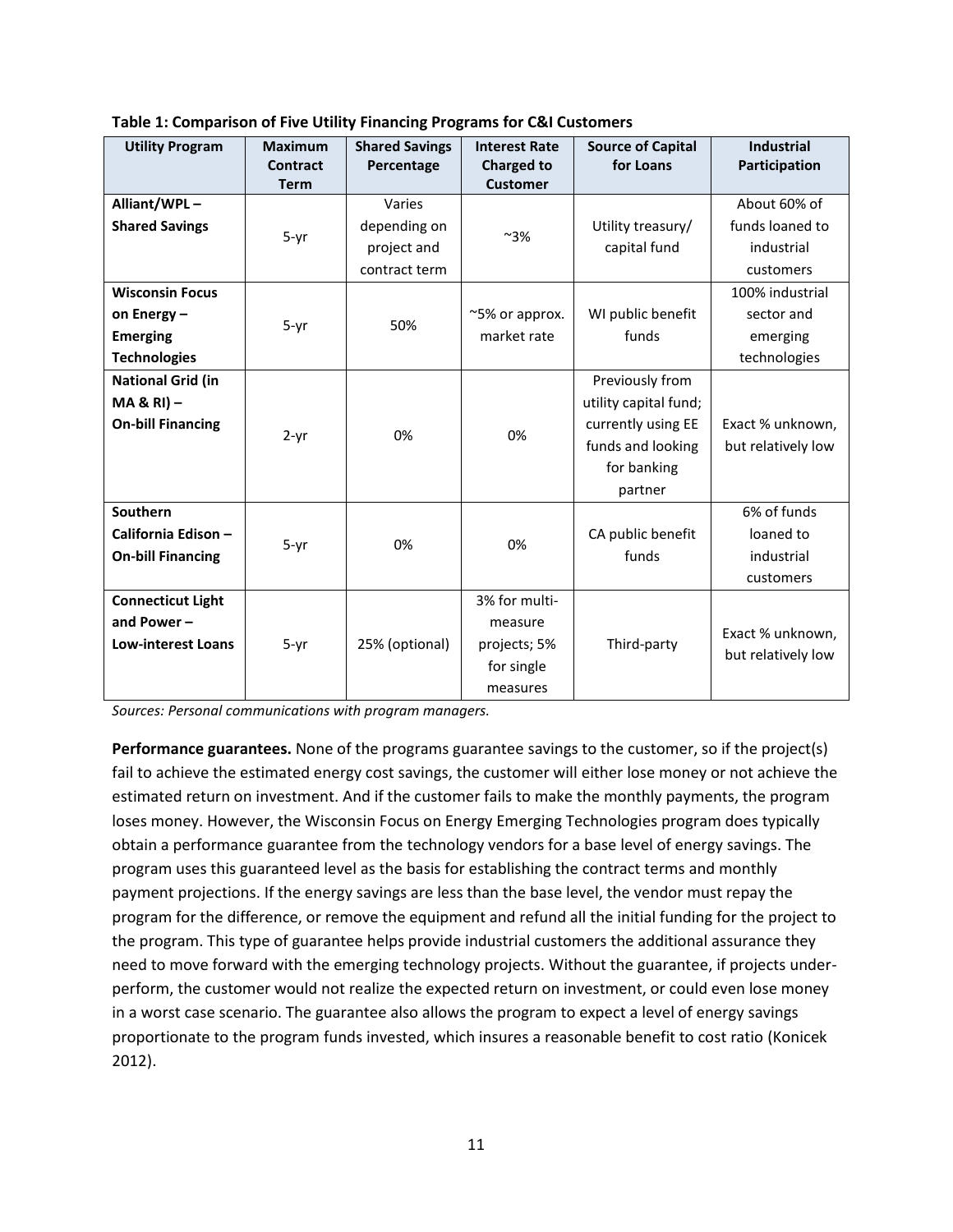**Lease option.** Another element that will help increase industrial participation is to offer capital or operating leases as an alternative to a loan. Many industrial customers are unwilling to accept a loan because it entails reporting more debt on the company's balance sheet. In SWEEP's survey of Colorado industrial companies, most companies indicated a preference for leases of either type rather than loans (see Appendix). The Focus on Energy ET program offers this choice to its customers, and has found that most industrial customers, if given the choice, prefer the capital lease option (Konicek 2012). This option allows the company to take some ownership and control of the equipment during the contract period, without having to report the financing as debt on the company's balance sheet. (See Figure 2 above.)

## <span id="page-15-0"></span>**Utility Industrial Financing Program Descriptions**

There are currently at least eight utility programs in the U.S. that offer financing to industrial customers; two of these have high participation rates. For this report, we highlight the details of the five programs shown in Table 1 above.

The two Wisconsin financing programs have been able to achieve very good energy savings results, as shown in Table 2 below. Focus on Energy's Emerging Technologies (ET) program is outstandingly costeffective, achieving about eight times as much energy savings per dollar of financing provided as nextbest Alliant/WPL's program. The ET program was able to help customers identify and finance projects with large energy savings and relatively short payback periods, averaging only about 1.5 years (Konicek 2012), while Alliant/WPL's average payback period was closer to five years.<sup>4</sup> In addition about 40% of Alliant/WPL's participants in the financing program were commercial customers, who pay higher rates than industrial customers for electricity and natural gas. (By comparison, 100% of the ET program's customers are industrial.) Because of these energy price differences, projects with the same payback period will achieve more energy savings per dollar invested for industrial customers than for commercial customers.

| Program                | <b>Financing</b><br>(including utility)<br>interest costs),<br>2007-2011 | <b>Number</b><br>οf<br><b>Projects</b> | <b>Total First Year</b><br><b>Energy</b><br>Savings*<br>(MMBtu/yr) | <b>First Year Savings</b><br>per Dollars<br><b>Invested</b><br>(MMBtu/yr-thous \$) | <b>Percent Industrial</b><br><b>Participation</b><br>compared to Total<br>C&I |
|------------------------|--------------------------------------------------------------------------|----------------------------------------|--------------------------------------------------------------------|------------------------------------------------------------------------------------|-------------------------------------------------------------------------------|
| Alliant/WPL-           | \$133 million                                                            | NA.                                    | 3,600,000                                                          | 27                                                                                 | 60%                                                                           |
| <b>Shared Savings</b>  |                                                                          |                                        |                                                                    |                                                                                    |                                                                               |
| <b>Wisconsin Focus</b> |                                                                          |                                        |                                                                    |                                                                                    |                                                                               |
| on Energy $-$          | \$5.2 million                                                            | 30                                     | 1,095,000                                                          | 211                                                                                | 100%                                                                          |
| <b>Emerging</b>        |                                                                          |                                        |                                                                    |                                                                                    |                                                                               |
| <b>Technologies</b>    |                                                                          |                                        |                                                                    |                                                                                    |                                                                               |

**Table 2: Results of Two Financing Programs with Significant Industrial Participation**

*\*Electricity savings were converted to MMBtu using 1 MWh = 10 MMBtu, to account for generation and transmission losses. Sources: Konicek 2012; Dorn 2012.*

 $\overline{\phantom{a}}$ 

<sup>&</sup>lt;sup>4</sup> The typical contract term for WPL's shared savings program is five years. Assuming the incentives provided are at least equal to the shared savings percentage (e.g., 20%), this means the typical pre-incentive payback period is about five years or greater.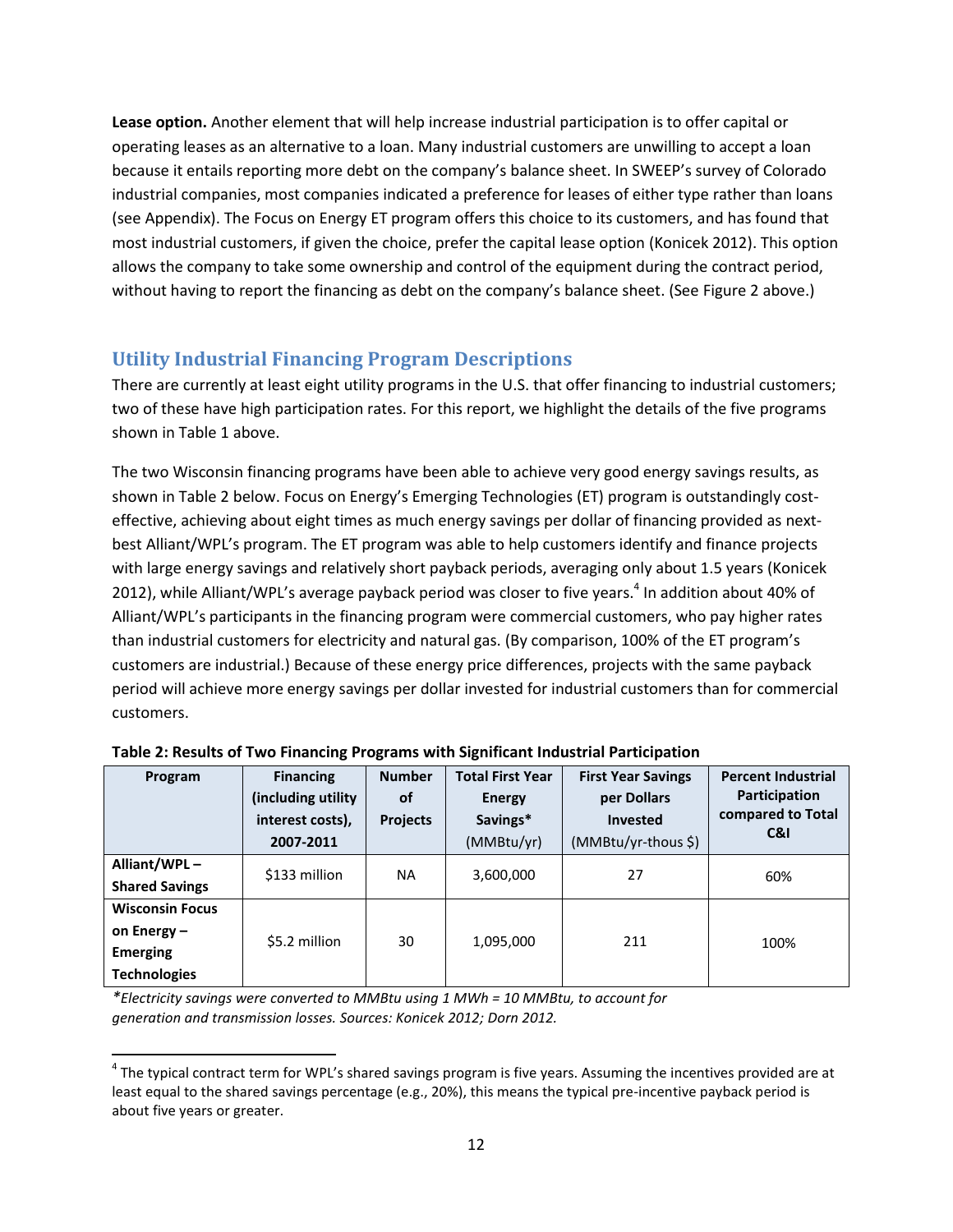National Grid and CL&P were not able to provide any data on energy savings for their financing programs, and SCE does not attribute any energy savings to its financing program. National Grid's and SCE's programs did succeed in funding many C&I projects in a short period of time, which at least is an indicator of the popularity of the programs with business customers. National Grid's and SCE's programs both had relatively small percentages of industrial participation (7% for SCE, unknown percentage for National Grid) (Levingston 2012).

#### <span id="page-16-0"></span>**Wisconsin Power & Light – Shared Savings Program**

 $\overline{\phantom{a}}$ 

Wisconsin Power and Light's (WPL) shared savings program offers on-bill financing to commercial, industrial and agricultural customers for energy efficiency projects. In addition the program integrates technical assistance to help customers identify efficiency opportunities as well as available custom and prescriptive rebates. The financing program allows customers to purchase and install energy efficiency equipment with no up-front costs.

The customer repays the financing for project costs plus a small administrative/interest fee of approximately 3-4%, through monthly payments over a five-year or less contract term. The program will provide financing based on the estimated energy cost savings from the EE project over a five-year period. This means that unless customers provide some of the project funding themselves, projects must have an estimated simple payback period of five years or less (including the incentives and administrative fee).

**Source of funds.** In WPL's case, the funds to finance the energy efficiency projects come from the utility's treasury, rather than through ratepayer funds. WPL is authorized by the Wisconsin Public Service Commission (PSC) to charge an interest rate that allows it to earn its normal rate of return on capital investments. Ratepayers pay for most of the interest on the loans, and the customers pay for a portion. For example, if WPL is allowed to earn 11.5% on its treasury funds, for the shared savings loans the ratepayers would pay about 8.5% and the customer would pay the remaining 3%. This arrangement provides a low enough interest rate to make the program attractive for customers, and the program's energy savings are still cost-effective for the utility and its ratepayers.<sup>5</sup> However, these interest rates make contracts of more than five years not feasible (i.e., they would not pass cost-effectiveness tests).

**Summary of results.** Table 3 provides a summary of energy savings for the Shared Savings program. The budgets and energy savings have declined since 2008, mainly due to competition with other programs such as those of Wisconsin Focus on Energy. Recent data on cost-effectiveness is not available. However, the shared-savings program achieved a benefit-to-cost ratio of 2.5 in 2002, using the Societal Test (Osterholz, 2003).

 $^5$  The energy efficiency projects are a cost-effective resource compared to supply-side alternatives for the utility, and the interest rate buy-down is viewed as an incentive paid by all customers in the same manner as more traditional rebates provided by utility DSM programs.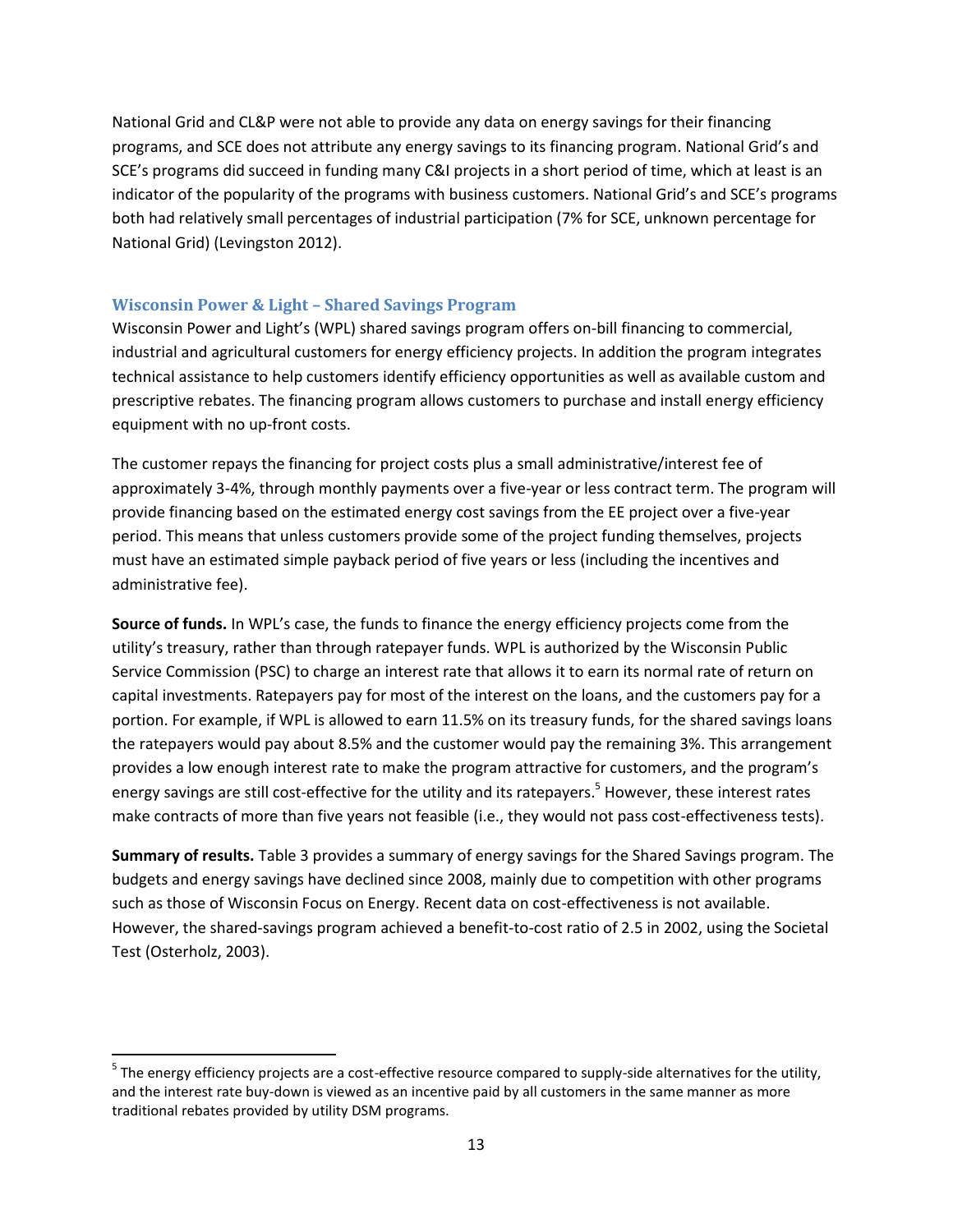| Year | <b>Financing</b><br>provided<br>(thous \$) | <b>First year</b><br>electric savings<br>(MWh) | <b>First year fuel</b><br>savings<br>(MMBtu) |
|------|--------------------------------------------|------------------------------------------------|----------------------------------------------|
| 2005 | 29,905                                     | 71,789                                         | 214,038                                      |
| 2006 | 33,350                                     | 77,277                                         | 138,686                                      |
| 2007 | 40,742                                     | 81,112                                         | 385,433                                      |
| 2008 | 44,373                                     | 91,347                                         | 294,055                                      |
| 2009 | 27,812                                     | 61,990                                         | 141,566                                      |
| 2010 | 15,643                                     | 24,180                                         | 91,859                                       |
| 2011 | 4.601                                      | 8,588                                          | 14,981                                       |

**Table 3: Energy Savings from WPL Shared Savings Program**

*Source: Dorn 2012*

l

**Industrial participation.** The program provides free technical assistance to industrial customers to help them identify and evaluate EE opportunities, which is a key to success. If industrial customers are to feel comfortable borrowing money or taking a capital lease, then they need adequate reassurance that the project will be successful. This is especially true for industrial customers because EE projects in this sector vary a lot, and can be much more complicated than the typical lighting or HVAC system upgrades that are common in the commercial sector. However, WPL's experience is that if the program provides good technical assistance, then industrial customers are quite willing to participate (Ambach, 2009).

**Contacts.** Harvey Dorn, Senior Customer Program Analyst, [harveydorn@alliantenergy.com](mailto:harveydorn@alliantenergy.com)

#### <span id="page-17-0"></span>**Wisconsin Focus on Energy – Emerging Technologies Program**

Wisconsin Focus on Energy has developed a financing program for any industrial customers in Wisconsin.<sup>6</sup> The program, managed by CleanTech Partners, Inc., will pay the initial project costs for qualifying projects that involve "emerging technologies."<sup>7</sup> Customers repay the project costs through monthly payments, similar to the utility programs described in this section. The monthly payments are set up to allow the customer to receive about 50% of the energy cost savings during the contract, while using the other 50% to repay the project costs and interest. This formula of shared savings is attractive to customers, and helps encourage them to move forward with projects.

To allow the project costs to be repaid in five years, projects need to have a simple payback period (after including any custom incentives) of slightly less than 2.5 years. CleanTech Partners performs the analysis to evaluate the projects and estimate the potential energy savings, and encourages the customers to implement the projects.

 $6$  Wisconsin Focus on Energy's programs are available to customers of any of the state's investor-owned utilities, and to customers of participating municipal and electric cooperative utilities.

 $^7$  The program defines an emerging technology to be a product that will significantly reduce the consumption of energy in a commercial or industrial setting. In addition the product has been fully developed and tested, but has seen limited implementation in Wisconsin.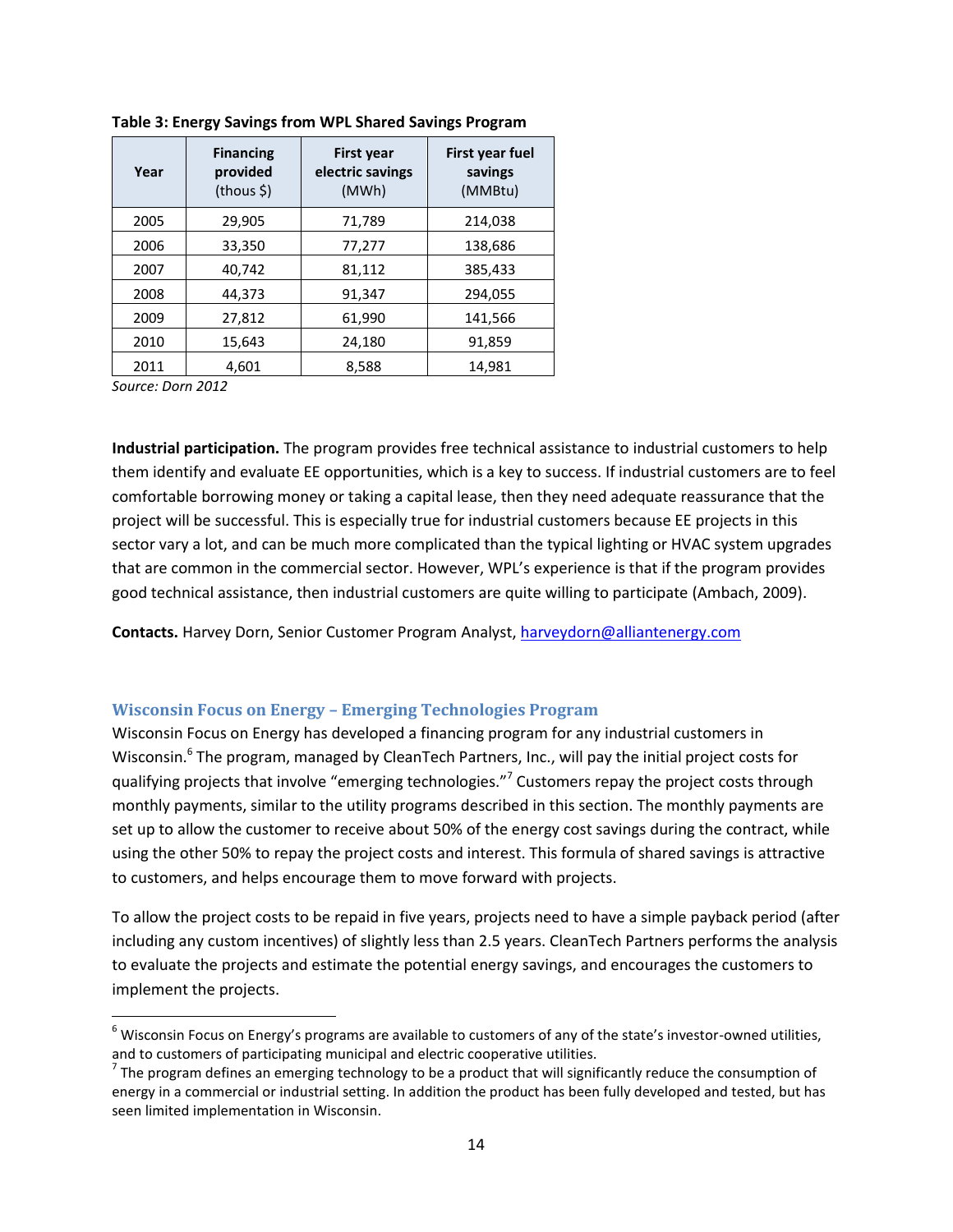**Source of funds.** Funds for the financing program come from public benefits charges, which in Wisconsin are collected from all utility customers statewide. The program charges about 5% interest on its loans, although the interest rate can vary. For example, the program can decide to charge a higher interest rate to a customer that appears to be a higher credit risk. The program generally charges an interest rate that is slightly lower than the market rate.

The program offers financing for emerging technology projects in the form of either loans or capital leases. Some customers prefer capital leases, because their companies may not want to take on more debt, and leases are treated differently on the company's balance sheet. With a capital lease, the program owns the equipment initially, and gradually more and more of the ownership is transferred to the customer as it makes the monthly payments. Therefore, the program takes more precautions with capital leases, for example requiring the technology provider/installer to guarantee a minimum level of performance in terms of energy savings. With a loan, the customer immediately takes ownership of the equipment, so there is less risk to the program. However, the program still may advise the customer to obtain some type of similar guarantee from the technology provider.

The program could also provide an operating lease to a company/customer, although it has not yet done so. In the case of an operating lease, the customer would not own the equipment, but would have the right to purchase it at "fair market value" at the end of the contract term. Since the company does not own the equipment during the contract term, the project would not have to be reported on its balance sheet at all.

**Summary of results.** The program has been operating in its current form, focusing on emerging technologies, since about 2006. Since that time, it has financed 30 projects, with total initial costs of \$5- 6 million. These projects have achieved total energy savings of 30-35 million kWh/yr and about 10 million therms/yr, and have achieved peak demand savings of about 3 MW. So far, there have been no defaults on any of the loans. However, out of these 30 projects, there have been two or three which have failed to achieve significant energy savings, mainly because the technology did not "integrate" with the customer's process or facility. For example, one project was not successful because of water quality issues which resulted in corrosion of the equipment. $^8$ 

The metrics for measuring cost-effectiveness of the emerging technology financing program have changed considerably since the program has been in existence. Despite the challenges of promoting emerging technologies, the program has roughly the same order of cost-effectiveness as Focus on Energy's other industrial programs, with a benefit-cost ratio of about 3.0 using the Utility Cost Test.

**Technical assistance.** Good technical assistance is a key to the program's success. The program's engineers must be able to evaluate technologies, which are sometimes complex, and to convince the customer's technical staff that the technologies will work. Sometimes this requires challenging the assumptions of the company's staff, and requires actual measurements/data collection.

l

 $^8$  In these cases, normally the vendor must pay the customer for the unachieved cost savings, as explained above (See the section on "performance guarantees, p. 11).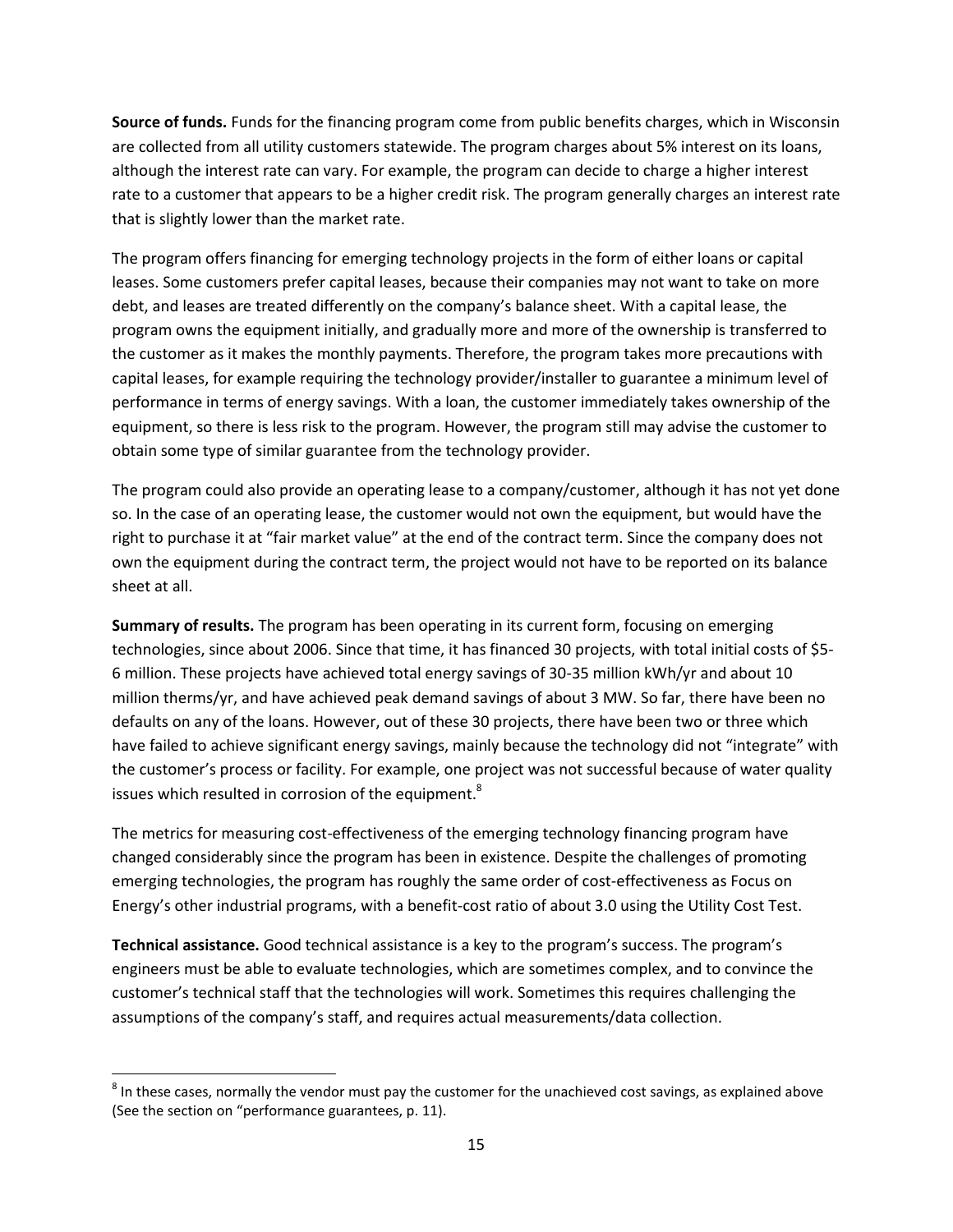The Wisconsin Focus on Energy program is restricted to financing projects which employ "emerging technologies" rather than proven ones, in order to help new energy efficiency technologies overcome the hurdles associated with new product development (see Table 4). There would be less risk with more proven technologies and industrial best practices. This program demonstrates that the perceived risks of industrial energy efficiency projects can be overcome with good technical assistance, even with a focus on emerging technologies.

**Contact.** Tim Konicek, Venture Investments Director, CleanTech Partners, [tkonicek@cleantechpartners.org](mailto:tkonicek@cleantechpartners.org)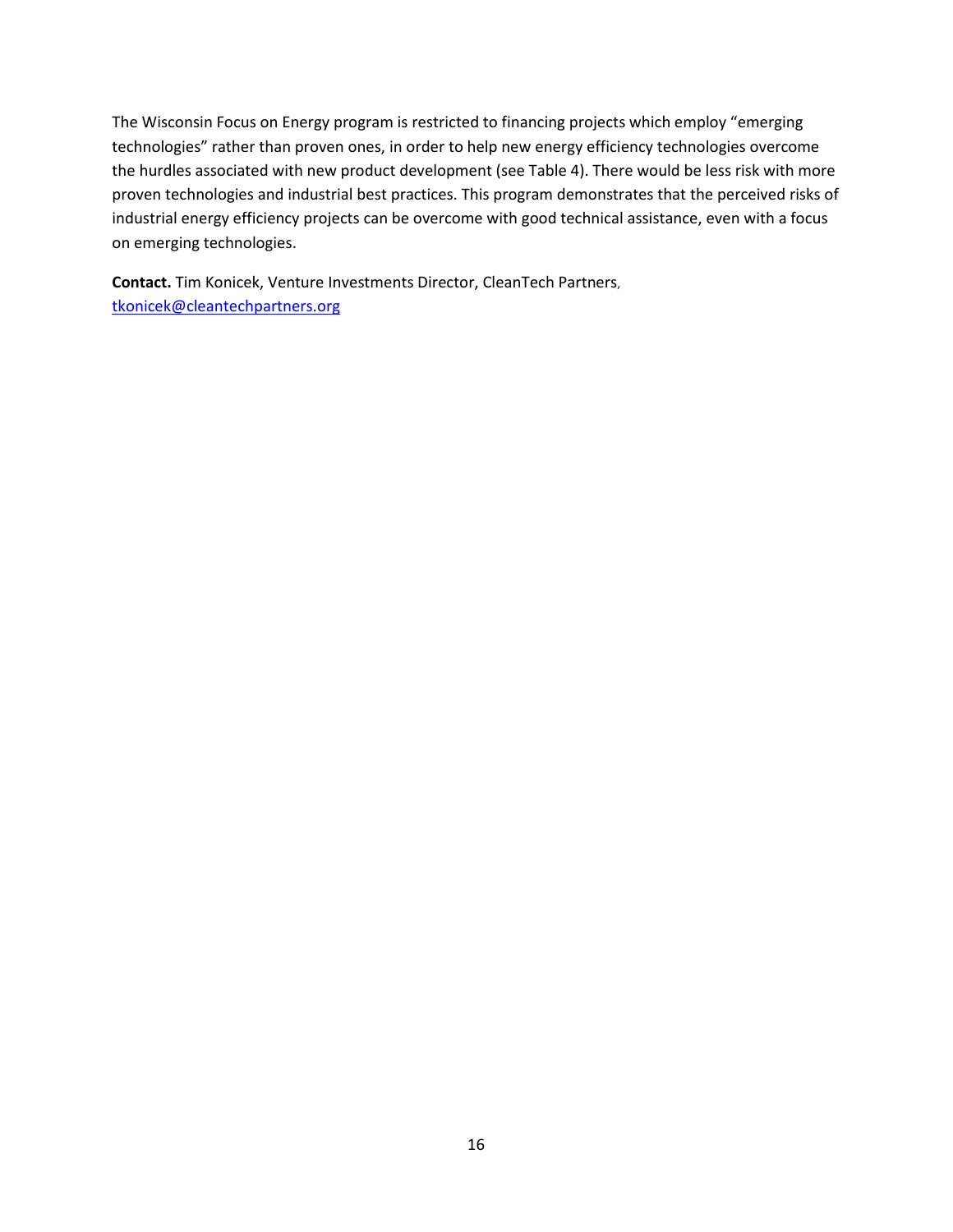|                                                                     | Term Loan at a Wisconsin paper company                                                        |  |  |
|---------------------------------------------------------------------|-----------------------------------------------------------------------------------------------|--|--|
| Technology:                                                         | Bio-oil combustion (wood oil waste product used to supplant natural gas)                      |  |  |
| <b>Installation Cost:</b>                                           | \$375,000 complete                                                                            |  |  |
| <b>Energy Savings:</b>                                              | 900,000 Therms/yr                                                                             |  |  |
| <b>Dollar Savings:</b>                                              | \$450,000/yr @ \$0.50/Therm                                                                   |  |  |
| Simple Payback:                                                     | 10 months                                                                                     |  |  |
| <b>Financing Structure:</b>                                         | 18-month term loan at 5% interest. Terms set to insure the customer is cash flow<br>positive. |  |  |
|                                                                     | True shared savings capital lease at a Wisconsin ethanol producer                             |  |  |
| Technology                                                          | Fermenter cooling loop control system (employs variable frequency drive (VFD)                 |  |  |
|                                                                     | technology, controls and control algorithms to manage the fermenter pump based                |  |  |
|                                                                     | on measured process variables)                                                                |  |  |
| <b>Installation Cost:</b>                                           | \$130,000 complete                                                                            |  |  |
| <b>Dollar Savings:</b>                                              | \$200,000/yr @ \$0.07/kWh                                                                     |  |  |
| Simple Payback:                                                     | 8 months                                                                                      |  |  |
| <b>Energy Savings:</b>                                              | 295 kW demand; 2,850,000 kWh/yr                                                               |  |  |
| <b>Financing Structure:</b>                                         | Focus on Energy covered all installation costs and is paid pack with 50% of the               |  |  |
|                                                                     | actual measured savings. Interest rate of 5% included in the payback amount.                  |  |  |
|                                                                     | Ownership of the equipment transfers to the customer in less than 2 years.                    |  |  |
| True shared savings capital lease at a Wisconsin foundry            |                                                                                               |  |  |
| Technology:                                                         | Advanced oxidation (sand treatment technology used to reduce scrap rates, mold-               |  |  |
|                                                                     | bond materials, and VOC emissions)                                                            |  |  |
| <b>Installation Cost:</b>                                           | \$175,000 complete                                                                            |  |  |
| <b>Energy Savings:</b>                                              | 120 kW demand; 700,000 kWh/yr                                                                 |  |  |
| <b>Dollar Savings:</b>                                              | \$100,000/yr (energy @ \$0.07/kWh + bond material savings)                                    |  |  |
| Simple Payback:                                                     | 1 year, 9 months                                                                              |  |  |
| Financing structure:                                                | Focus on Energy covered all installation costs and is paid pack with 50% of the               |  |  |
|                                                                     | actual measured savings. Interest rate of 5% included in the payback amount.                  |  |  |
|                                                                     | Ownership of the equipment transfers to the customer in about 4 years.                        |  |  |
| True shared savings capital lease at a Wisconsin plastics converter |                                                                                               |  |  |
| Technology:                                                         | Radiant heater bands (plastics equipment heater band that uses ceramic                        |  |  |
|                                                                     | insulation and radiant heat)                                                                  |  |  |
| <b>Installation Cost:</b>                                           | \$100,000 complete                                                                            |  |  |
| <b>Energy Savings:</b>                                              | 85 kW demand; 600,000 kWh/yr                                                                  |  |  |
| <b>Dollar Savings:</b>                                              | \$50,000/yr @ \$0.08/kWh                                                                      |  |  |
| Simple Payback:                                                     | 2 years                                                                                       |  |  |
| Financing structure:                                                | Focus on Energy covered all installation costs and is paid pack with 50% of the               |  |  |
|                                                                     | actual measured savings. Interest rate of 5% included in the payback amount.                  |  |  |
|                                                                     | Ownership of the equipment transfers to the customer in less than 5 years.                    |  |  |

# **Table 4: Examples of Emerging Technologies (Wisconsin Focus on Energy)**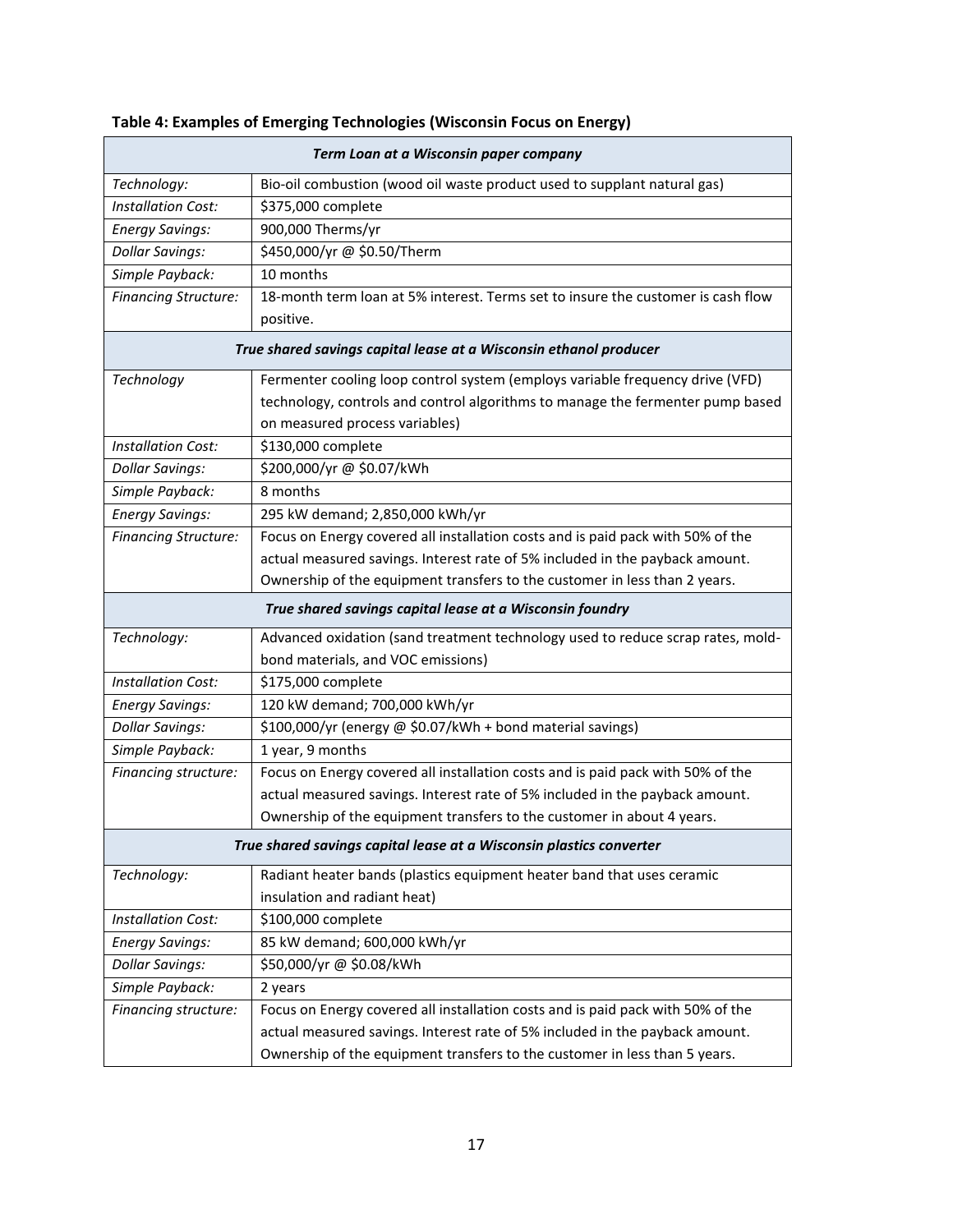#### <span id="page-21-0"></span>**National Grid – On-Bill Financing Program**

National Grid (NG) offers on-bill financing (OBF) for energy efficiency projects to commercial and industrial customers in Massachusetts and Rhode Island. (It also offers on-bill financing to small businesses in New York.) In addition the program offers technical assistance to help customers identify efficiency opportunities (the customers pay for half the cost of detailed studies), and custom and prescriptive rebates. As in WPL's program, customers can purchase and install energy efficiency equipment with no up-front costs.

Projects are eligible for rebates of up to 50% of the project costs. The projects generally need to have a simple payback period of 2 years or less after rebates (or 4 years or less before the rebates). The customer repays the financing for project costs (with no administrative fee and 0% interest) through monthly payments over a two-year contract term.<sup>9</sup>

**Source of funds.** Beginning in 2011 NG's management approved a budget of \$7 million for the OBF program from the energy efficiency fund. The program does not do credit checks; however, out of 400 business loans provided in the last three years, there was only one default.

For the future, National Grid will rely on private banks to provide capital for the OBF program, and is very close to signing contracts to move forward (Codner 2012). NG would like to have about \$30 million annually to spend on this program, and is creating a separate entity to manage the loan/financing program while keeping the money off of NG's balance sheet. NG will buy down the interest rate offered by the bank to 0% through its ratepayer-funded energy efficiency programs. The banks would issue a separate monthly bill to National Grid's customers in order to repay the on-bill financing.

**Summary of results.** National Grid was not able to provide any data on energy savings achieved through this program, or on the percentage of industrial customers (compared to total C&I customers) participating. Program manager Bill Codner indicated that National Grid doesn't have a high percentage of industrial customers, but he commented, "In my opinion, if we make the capital available, industrial customers will take advantage of the loans (in addition to our rebates)" (Codner 2012).

**Contacts.** Bill Codner, C&I Energy Efficiency Program Manager, [William.codner@us.ngrid.com](mailto:William.codner@us.ngrid.com)

#### <span id="page-21-1"></span>**Southern California Edison – On-Bill Financing Program**

l

Southern California Edison (SCE) offers on-bill financing (OBF) to its commercial and industrial customers for energy efficiency projects. In addition the program offers technical assistance to help customers identify efficiency opportunities, and custom and prescriptive rebates. As in WPL's and National Grid's program, customers can purchase and install energy efficiency equipment with no up-front costs.

The OBF program is designed to create bill neutrality for the customers. Maximum contract term for industrial customers is 5 years, which means the maximum payback period for energy efficiency projects

 $^9$  Providing incentives of up to 50% of project costs and buying down the interest rate to 0% is extremely generous. We would not expect many utilities to be able to replicate this.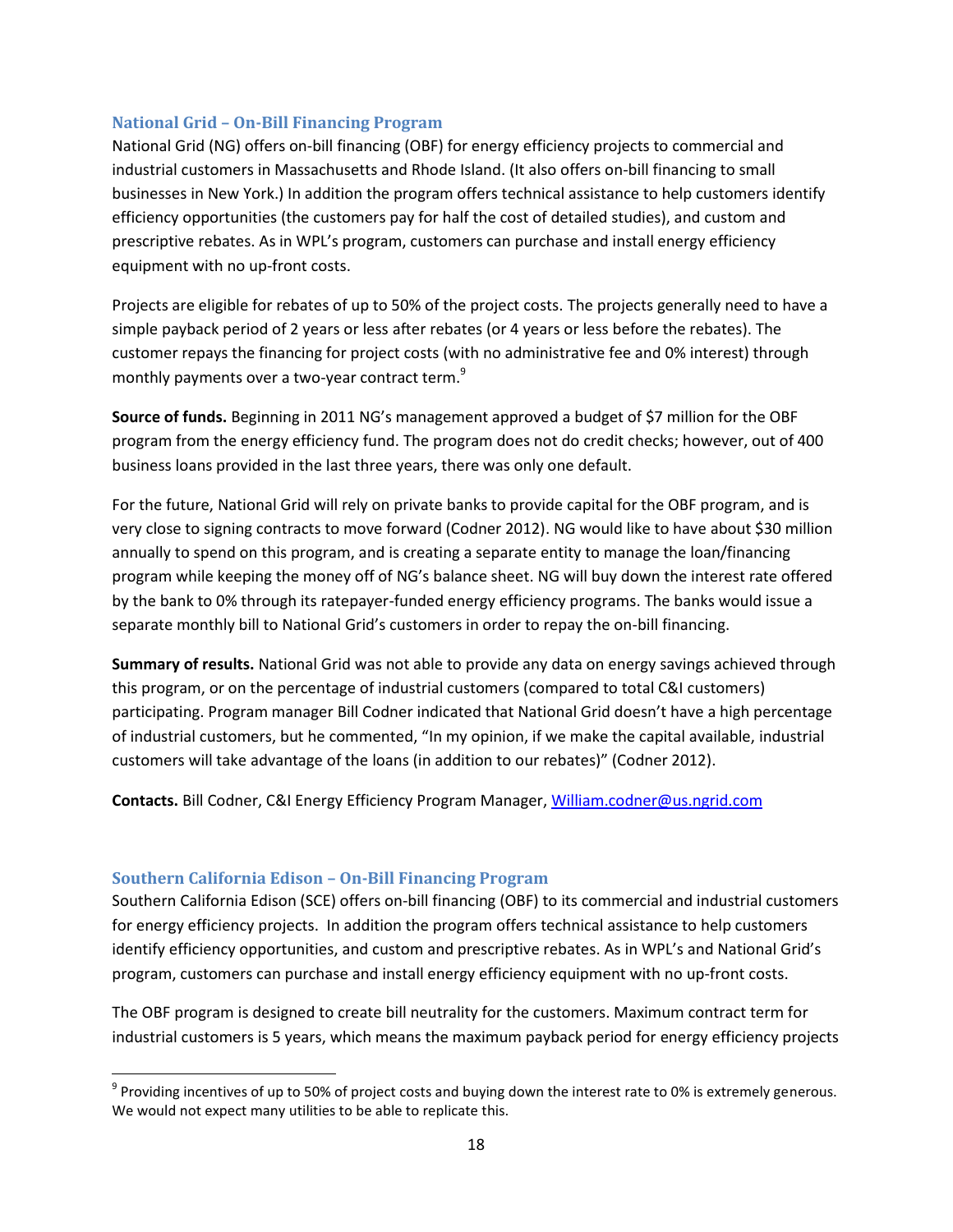is also five years (after incentives). The program charges no interest. There is no guarantee of savings, but the estimated savings and the loan term monthly payments are adjusted after the project is installed and reviewed.

Of the 486 business customers participating, only 7% (34) were industrial, and they accounted for only 6% of the funds used. SCE expects to increase industrial participation through efforts to market the program to industrial customers and to educate them about the OBF program and its benefits.

**Source of funds.** The funds to finance the energy efficiency projects come from public benefit funds. SCE does not charge any interest. It ran out of money in 2011 because the program was so popular; SCE distributed \$16 million in only four months. Now the program has been allocated an additional \$31 million for 2012.

**Summary of results.** SCE considers the program to contribute to the energy savings of its other incentive programs, so no savings are attributed to the financing program separately.

**Key contacts.** Gary Levingston, Offer Manager, Financial Solutions Element, [gary.levingston@sce.com](mailto:gary.levingston@sce.com)

## <span id="page-22-0"></span>**Connecticut Power & Light – Low-Interest Loans for Commercial & Industrial Customers**

Connecticut Power and Light (CP&L) offers low-interest loans for energy efficiency projects to its commercial and industrial customers. It offers the loans through a third party, which CP&L chose through a competitive bid process. As of April 2012, CP&L buys down the interest rate to C&I customers to 3% on loans involving several measures, or 5% for loans involving only a single measure. This is to encourage customers to take a more comprehensive view of energy efficiency opportunities at their facilities and to implement multiple measures. CP&L also offers technical assistance in the form of studies/energy assessments, for which customers pay 50% of the costs, which encourages customers to take the studies more seriously. CP&L also offers custom and prescriptive incentives to complement the loans. The loan program is designed to create bill neutrality for the customers. The maximum contract term for industrial customers is 5 years.

So far, there has been little participation from industrial customers, but CP&L expects to increase this in the next few years through marketing and outreach efforts.

**Source of funds.** The funds to finance the energy efficiency projects are provided by the third party, which also handles the loan origination and background credit checks on the C&I customers, as well as the billing. CP&L buys down the interest rate for the loans.

**Summary of results.** No results are available.

**Key contacts.** Jim Motta, C&I Supervisor, Conservation and Load Management Department, [mottaj@nu.com](mailto:mottaj@nu.com)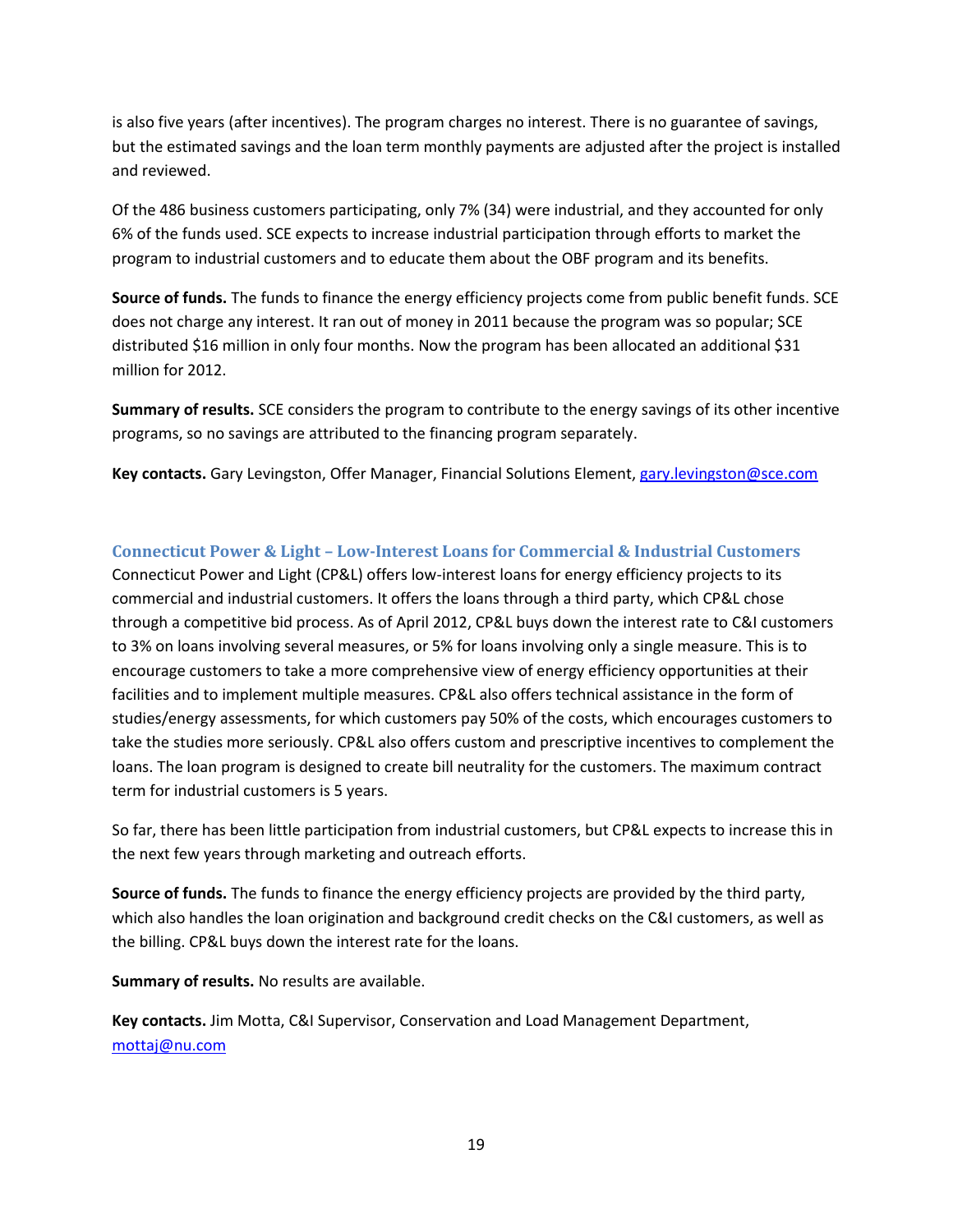# <span id="page-23-0"></span>**Conclusions and Recommendations**

There are several challenges for utilities interested in creating a financing program to serve industrial customers and several choices in program design to help address these. Industrial financing may require access to greater amounts of capital than financing for other customer groups, which may require the utility to access funds from a third-party source to complement its own funding sources. Developing a request for proposal (RFP) for a bank or other third party to provide the capital is a good option, and some utility programs use the utility funds to cover the risks of any defaults, or to buy down interest rates. Another option is to use a third party for origination and servicing of the loans, which takes a large burden from the utility.

Another challenge in serving industrial customers is being able to offer good quality technical assistance to help customers identify and evaluate potential projects. Utilities need to have their own well-trained staff, or choose skilled and experienced contractors. In addition to identifying projects, well-qualified staff or contractors can also help industrial facilities overcome doubts or hesitation about moving forward with projects affecting their production processes.

In addition, SWEEP recommends the following best practices:

- In addition to loans consider offering capital or operating leases to industrial customers, to help alleviate the concern of reporting more debt on the company's balance sheet.
- Consider obtaining a performance guarantee for a base level of energy savings from the equipment vendor or consultant.
- Offer an interest rate that is slightly better than the market rate. It is not necessary to buy the interest rate down to zero for industrial and commercial business customers. The financing option should complement other utility custom and prescriptive incentive programs, rather than being seen as a stand-alone solution.
- Offer contract periods of up to five years to accommodate projects which have longer simple payback periods but still offer reasonable (such as 20% or better) pre-rebate returns on investment.
- Consider offering some amount of shared savings during the contract period, such as 25%, which will make the financing more appealing to many customers.

By offering good quality technical assistance and with thoughtful program design, it is possible to develop successful financing programs such as those implemented by Wisconsin Focus on Energy and Alliant/Wisconsin Power and Light. Adding a successful financing component will allow the utility to significantly increase its annual energy savings from industrial customers, while helping these customers improve their profitability and competitiveness.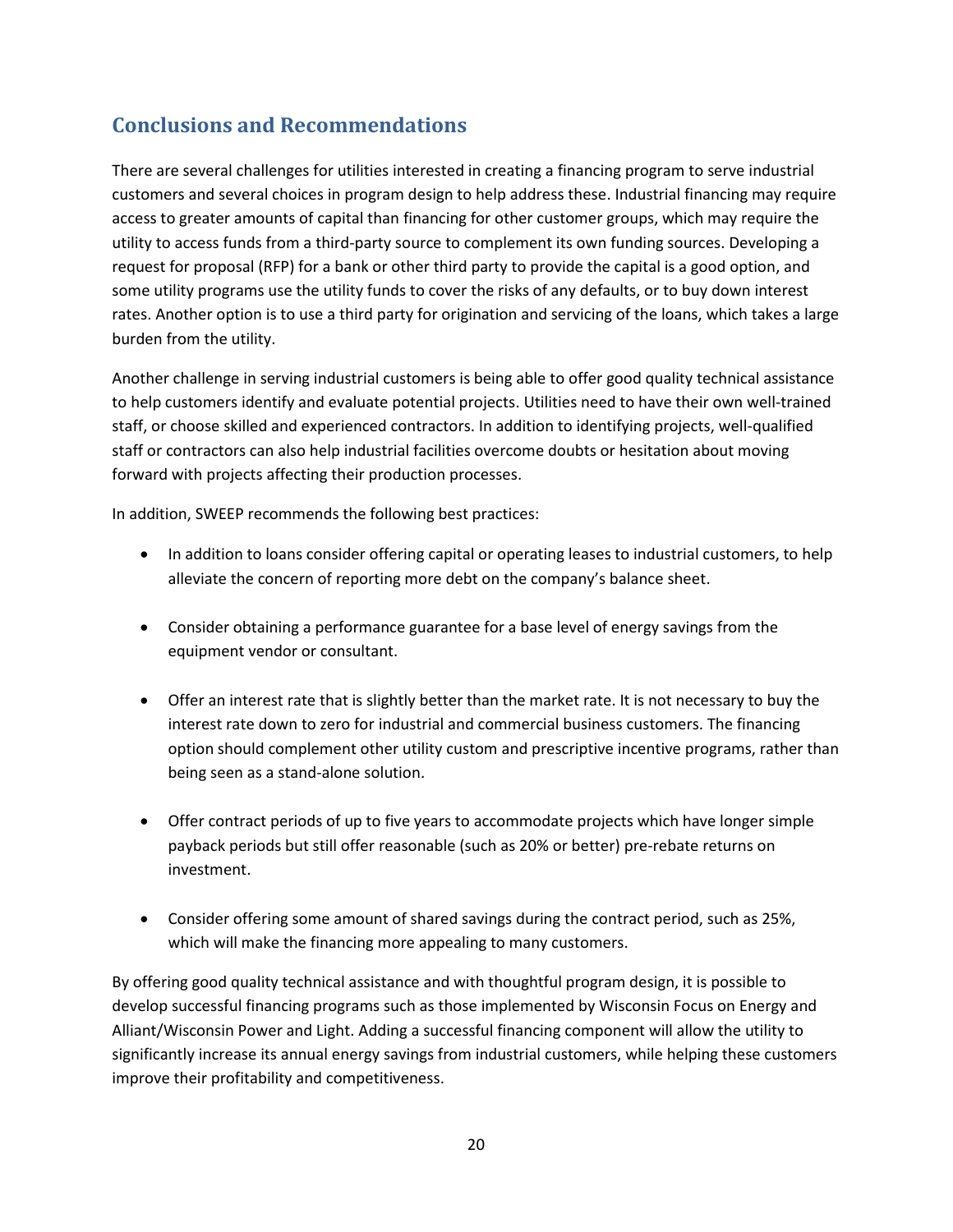# <span id="page-24-0"></span>**Appendix: Results of SWEEP Survey of Industrial Companies in Colorado**

SWEEP interviewed a group of large industrial companies who are participants in the Colorado Industrial Energy Challenge (CIEC) program concerning their challenges in financing energy efficiency projects. (For more information about CIEC, visit www. [http://swenergy.org/programs/industrial/ciec/index.html.](http://swenergy.org/programs/industrial/ciec/index.html)) The company representatives interviewed are typically facility managers with part-time (or in a few cases full-time) responsibilities for energy management.

Following is a summary of responses to specific questions asked in these interviews and/or surveys. The first three questions and responses are based on phone or in-person interviews of 21 large companies in the CIEC program; interviews took place between September, 2011 and August, 2012.

- *1. What is your company's typical required simple payback period or return on investment for investments in energy efficiency (EE) projects?* 
	- 8 (38%) have required simple payback periods of 2 years or less. Three of these companies require simple payback periods of about 12 months or less.
	- 13 (62%) have minimum ROI's less than 50% (equivalent to simple payback period of 2 years). Five of these have minimum ROIs of 20%.
- *2. Is there a different hurdle rate for process-related investments?*
	- About one-third reported that there is a different hurdle rate for other business investments, which can vary quite a bit. And about two-thirds said no, the company uses the same hurdle rate, even if it's high, like a 2-year simple payback.
- *3. Does your company have a dedicated pool of capital set aside for EE investments?*
	- Only two companies have a dedicated pool of capital for energy efficiency projects.

The following four questions and responses are results of a survey of ten companies at a networking meeting in Boulder, CO on April 27, 2012. (This was a relatively informal straw poll.)

## *For energy efficiency projects that do not quite achieve your required hurdle rate (or for which there is no internal capital available) but that have a rate of return of greater than ~25% (~4-yr payback or less):*

- *4. Would your company consider taking a loan from a bank (assuming you could get one, at current interest rates of about 5%)? If not, why not?* 
	- 90% (9 out of 10) said no, the company would not consider taking a bank loan. One company said yes, they would consider a bank loan.
- *5. What if the loan was provided by your utility (at or below market interest rates), and paid back thru monthly payments along with your regular energy bill, in a way that the total monthly payment (including your energy bill) was less than or equal to your current bills?*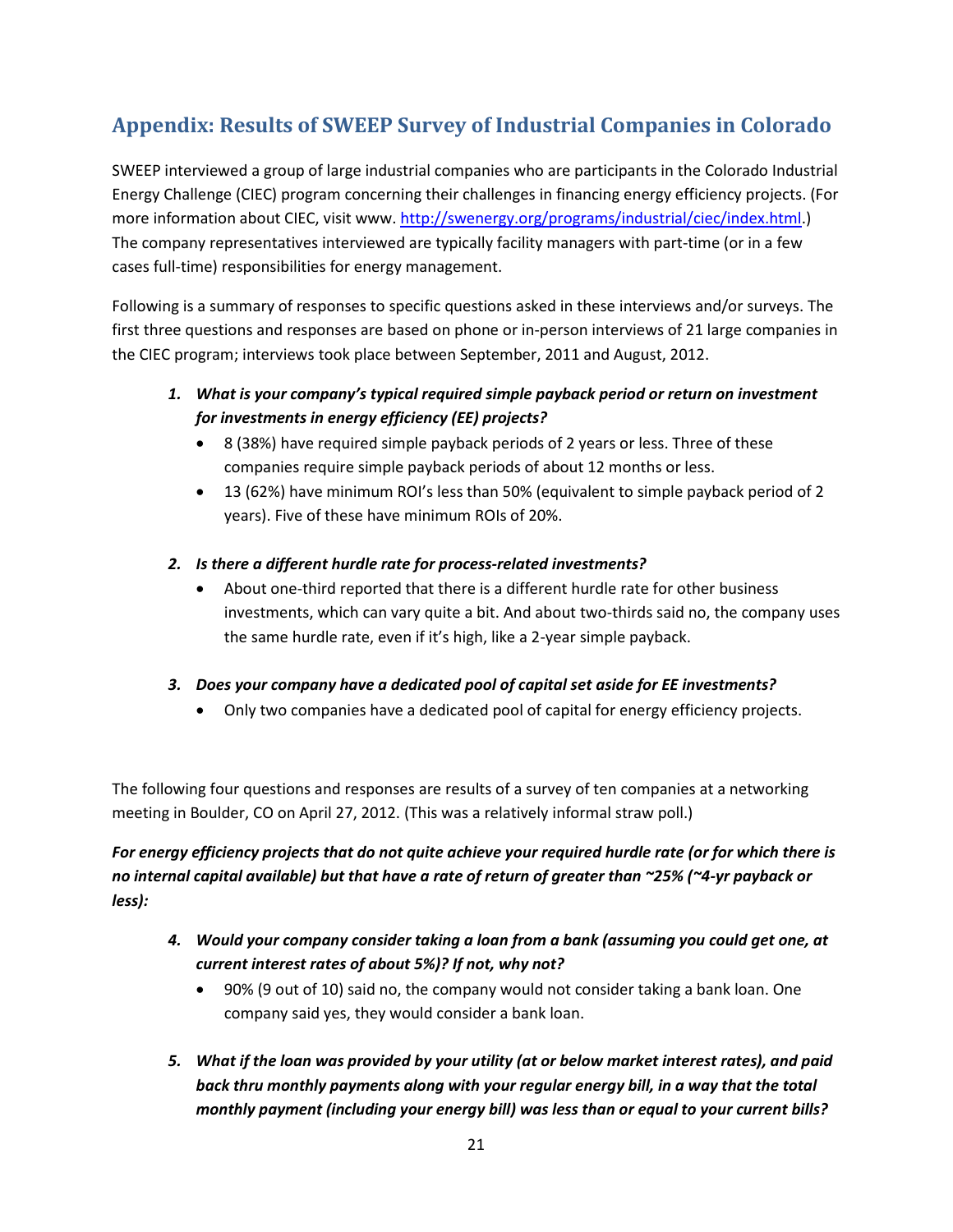- 50% (5 out of 10) said yes, they would consider this.
- *6. If you answered "no" to questions 4 and 5: What if the loan for the EE project was in the form of a capital or operating lease, and paid back in the same way as in b? Would this make it more attractive to your company?* 
	- a. Of the five companies that said no to a loan from the utility (question 5 above) 40% (2 out of 5) said they would be interested in the capital leasing option. 80% (4 out of 5) said they would be interested in the operating lease option.
- 7. *If you answered "yes" to either question 5 or 6: Would it be even more attractive if your company received a portion of the savings from the project over the contract term (e.g., 25% of the annual savings), with the contract term extended accordingly?*
	- Of the 9 companies interested in either a loan or one of the leasing options from the utility described above, seven said it was more attractive to receive some savings during the contract period.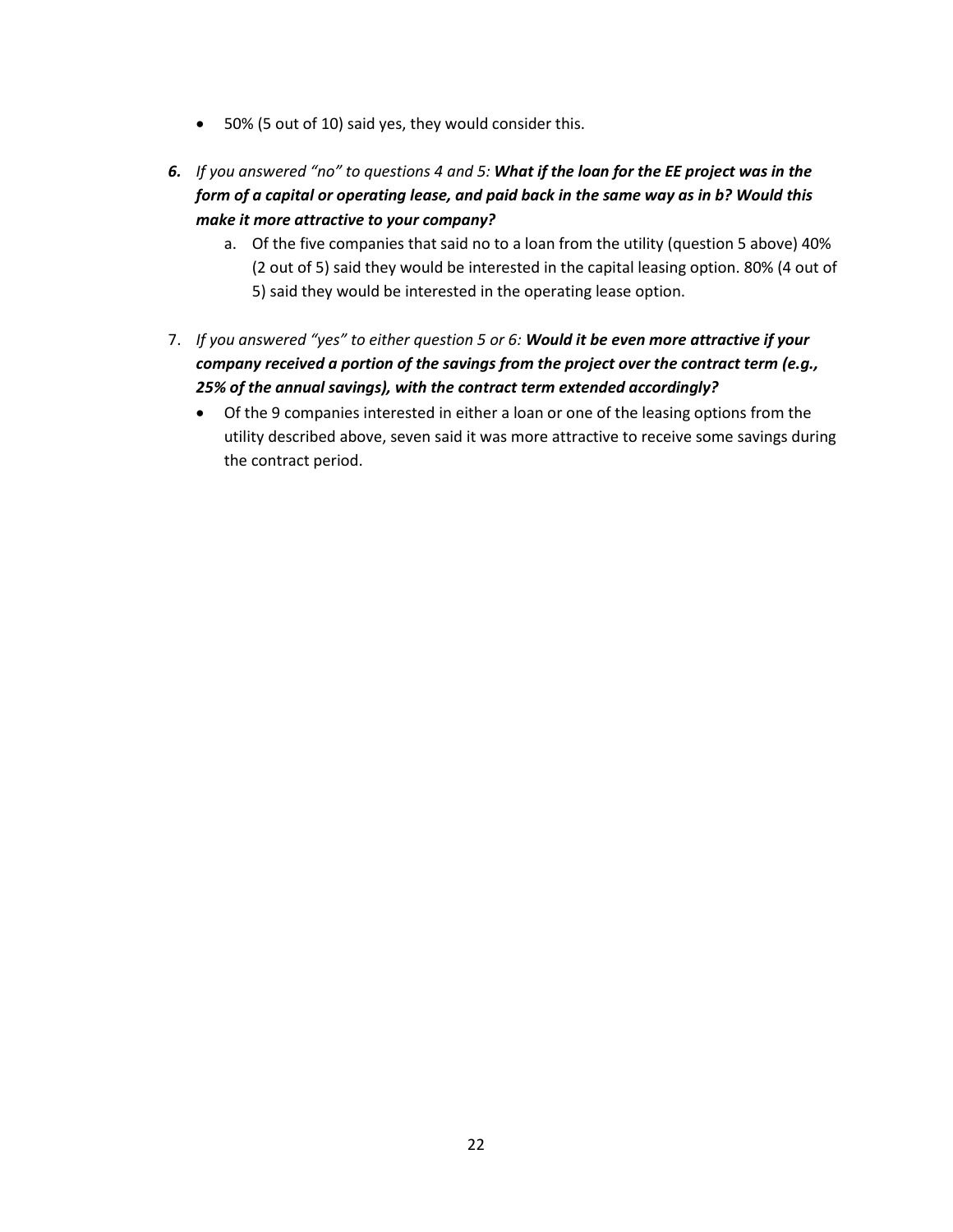# <span id="page-26-0"></span>**References**

[APS] Arizona Public Service, 2012. *APS Solutions for Business Program: Financing,*  <http://www.aps.com/main/services/SolutionsForBusiness/financing.html>

Ambach, Gary, 2009. "Energy Efficiency Financing that Delivers Results for Businesses," Michaels Energy, 2009 ACEEE Summer Study on Energy Efficiency in Industry.

Anderson, Nels and Mark Brown, 2009. "Overcoming Barriers to Achieving Energy Efficiency in the Industrial Sector," Franklin Energy Services, May 2010, <http://www.franklinenergy.com/casestudieswhitepapers.html>

Bell, Catherine et al, "On-Bill Financing for Energy Efficiency Improvements: A review of current program challenges, opportunities, and best practices," American Council for an Energy-Efficient Economy (ACEEE), December 2011,<http://aceee.org/research-report/e118>

Berngard, Gary, 2012. Personal communication (April 20, 2012), Business Development Manager, Honeywell Building Solutions, [gary.berngard@honeywell.com](mailto:gary.berngard@honeywell.com)

Brown, Matthew and Heather Braithwaite, 2011. "Energy Efficiency Finance: Options and roles for utilities," Southwest Energy Efficiency Project (SWEEP), October 2011, [http://www.swenergy.org/publications/documents/Energy\\_Efficiency\\_Finance\\_Options\\_for\\_Utilities\\_O](http://www.swenergy.org/publications/documents/Energy_Efficiency_Finance_Options_for_Utilities_Oct_2011) [ct\\_2011](http://www.swenergy.org/publications/documents/Energy_Efficiency_Finance_Options_for_Utilities_Oct_2011)

Codner, Bill, 2012. Personal communication (March 22, April 2, May 4, and Sept. 11, 2012) C&I Energy Efficiency Program Manager, National Grid, [william.codner@us.ngrid.com](mailto:william.codner@us.ngrid.com)

Dobberpuhl, Wayne, 2012. Personal communication (July 2, 2012), Senior Account Executive, Arizona Public Service[, wayne.dobberpuhl@aps.com](mailto:wayne.dobberpuhl@aps.com)

Dorn, Harvey, 2012. Personal communication (March 21 and May 8, 2012), Customer Program Market Analyst, Alliant Energy/Wisconsin Power and Light[, harveydorn@alliantenergy.com](mailto:harveydorn@alliantenergy.com) 

[EIA] U.S. Energy Information Administration, 2010. *State Energy Data System*, Table C1, [http://www.eia.gov/state/seds/hf.jsp?incfile=sep\\_sum/html/sum\\_btu\\_1.html,](http://www.eia.gov/state/seds/hf.jsp?incfile=sep_sum/html/sum_btu_1.html) and Electricity Data, Table 5.1, <http://www.eia.gov/electricity/data.cfm#sales>

Kapur, Namrita et al, 2011. "Show Me the Money: Energy efficiency financing barriers and opportunities,"Environmental Defense Fund, July 2011, p. 7, http://www.edf.org/sites/default/files/11860 EnergyEfficiencyFinancingBarriersandOpportunities July [%202011.pdf.](http://www.edf.org/sites/default/files/11860_EnergyEfficiencyFinancingBarriersandOpportunities_July%202011.pdf)

Konicek, Tim, 2012. Personal communication (April 2, 2012), Director, CleanTech Partners, [tkonicek@cleantechpartners.org](mailto:tkonicek@cleantechpartners.org)

Larson, Peter, Charles Goldman and Andrew Satchwell, 2012. "Evolution of the U.S. Energy Service Company Industry: Market Size and Project Performance from 1990-2008," July 2012,